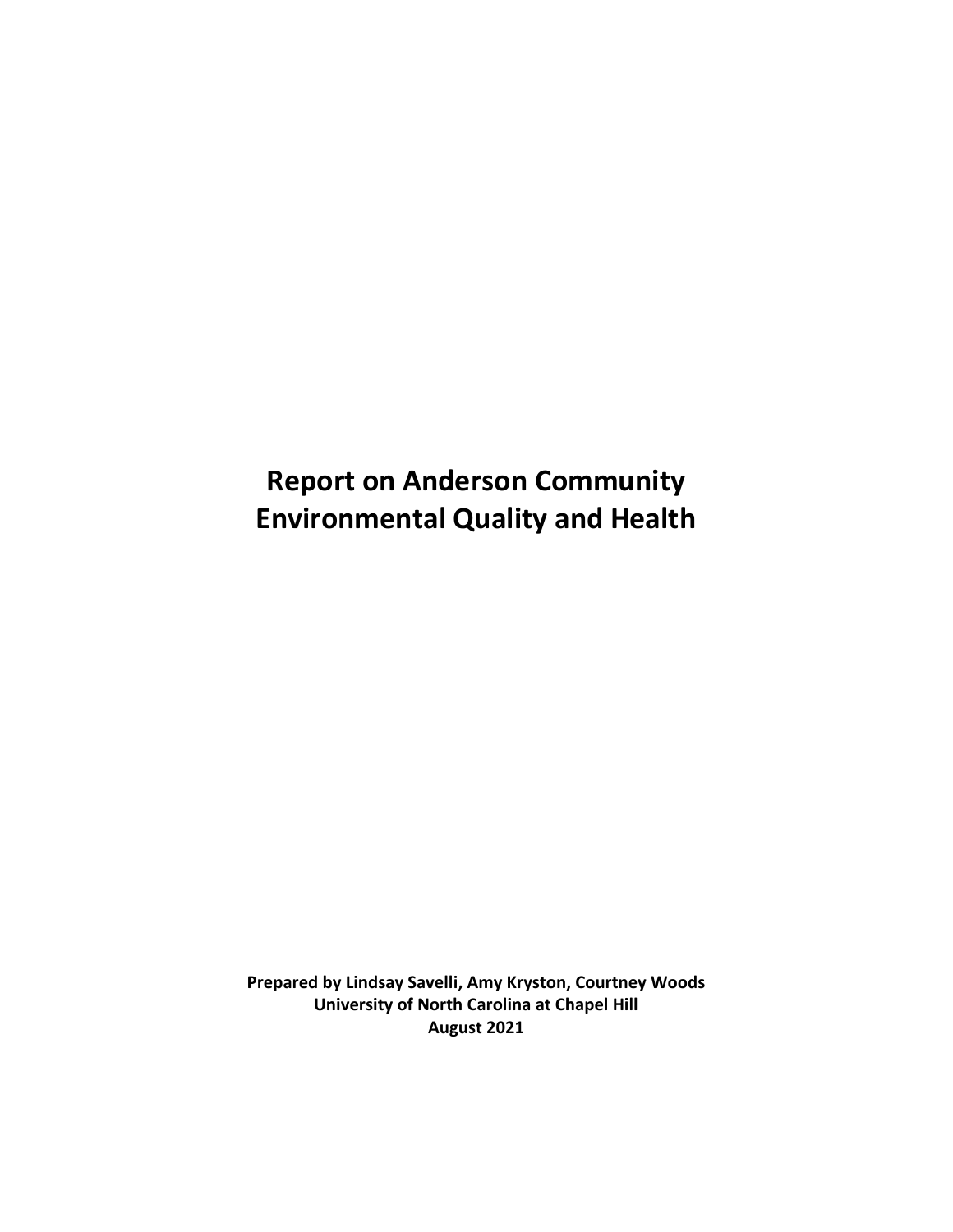# **Table of Contents**

| Appendix 1. Anderson Community Environmental Quality and Health Survey-Full Version 14 |  |
|----------------------------------------------------------------------------------------|--|
| Appendix 2. Anderson Community Environmental Quality and Health Survey-Abbreviated     |  |
|                                                                                        |  |
|                                                                                        |  |
|                                                                                        |  |
|                                                                                        |  |
|                                                                                        |  |
|                                                                                        |  |
|                                                                                        |  |
|                                                                                        |  |
|                                                                                        |  |
|                                                                                        |  |
| Table 2: Health outcomes of Anderson, Caswell County, and North Carolina 6             |  |
|                                                                                        |  |
|                                                                                        |  |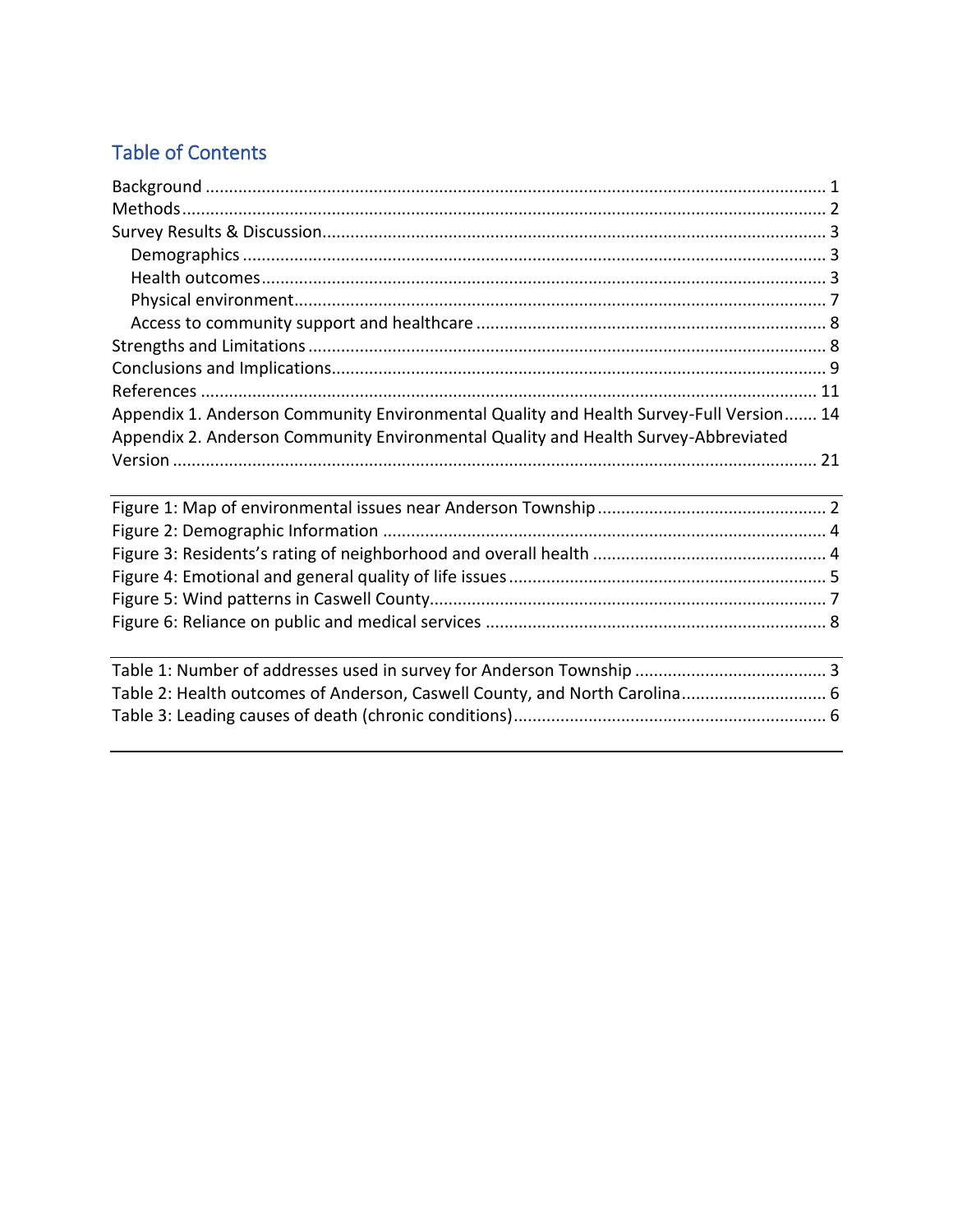## <span id="page-2-0"></span>**Background**

In September and November 2019, Carolina Sunrock, LLC submitted two air permit requests to build an asphalt plant and quarry in Caswell County.<sup>1</sup> Residents of the Anderson community, which is located less than ¼ mile away from the proposed site (Figure 1) developed the Anderson Community Group to communicate information about the facility to fellow community members and generally organize for health and well-being of their community.

One primary concern is that the community is already plagued with many chronic health issues, including increased health risks that COVID-19 pose.<sup>2</sup> The Anderson community members requested that the Caswell County Health Department (CCHD) conduct an "imminent health risks'' assessment of the proposed asphalt plant. However, the CCHD did not have the necessary resources to sustain this request and contacted the NC Department for Health and Human Services (NC DHHS) for assistance<sup>3</sup>. In response, the NCDHHS conducted a literature review on the effects of asphalt plants on community health. <sup>1</sup> To examine the health-related conditions in the community, UNC Gillings School of Global Health and the NC Institute for Public health (NCIPH) was contacted by a state legislative representative to conduct a health survey. Also Dr. Courtney Woods, at UNC Gillings, who conducts community-engaged research with environmental justice (EJ) communities to lead the health survey, given the EJ implications of the proposed site.

The NC Department of Environmental Quality (DEQ) produced an Environmental Justice Report, which assessed the environmental, socioeconomic, and demographic conditions within a 2-mile radius of the proposed asphalt plant. The report cited 34% African American residents (based on 2010 census data)<sup>4</sup>, whereas the Anderson Community Group (led by Rev. Bryon Shoffner) learned through door-to-door surveying within a mile-radius of the proposed plant that the composition of the community is closer to 75% African American<sup>5</sup>. The group also conducted an informal health survey to collect additional demographic and health information from residents.<sup>5</sup> The findings were compiled in a report referred to as the Shoffner Report. Following the preparation of the report, community leaders were concerned about whether the Sunrock permit request was a potential Title VI matter.<sup>5,6</sup> The Shoffner report, in addition to highlighting that African American residents would likely "bear a disproportionate share of the pollution,"<sup>,</sup> the report also noted issues with the NCDEQ EJ snapshot including: discrepancies in Expected Actual Emissions (tons/year) for SO, NOx, and HAP; underrepresenting the distance between the two Sunrock facilities by over 50%; lack of consideration for additional types of recycled fuel oil that could be used by burners at the plant (No. 2 and No. 4 fuel specifically); and lack of recognition of oil-fired asphalt heaters that would be present at the facilities.<sup>6</sup> Sunrock was initially denied the two permits on August 24, 2020, due to a lack of compliance with National Ambient Air Quality Standards (NAAQS) levels for sulfur dioxide and nitrogen dioxide, as modeling showed that levels of sulfur dioxide would exceed NAAQS levels by up to 403%. <sup>7</sup> They have since reapplied for air permits and also filed a lawsuit against several residents who have been opposed to them operating facilities in the area.<sup>8</sup>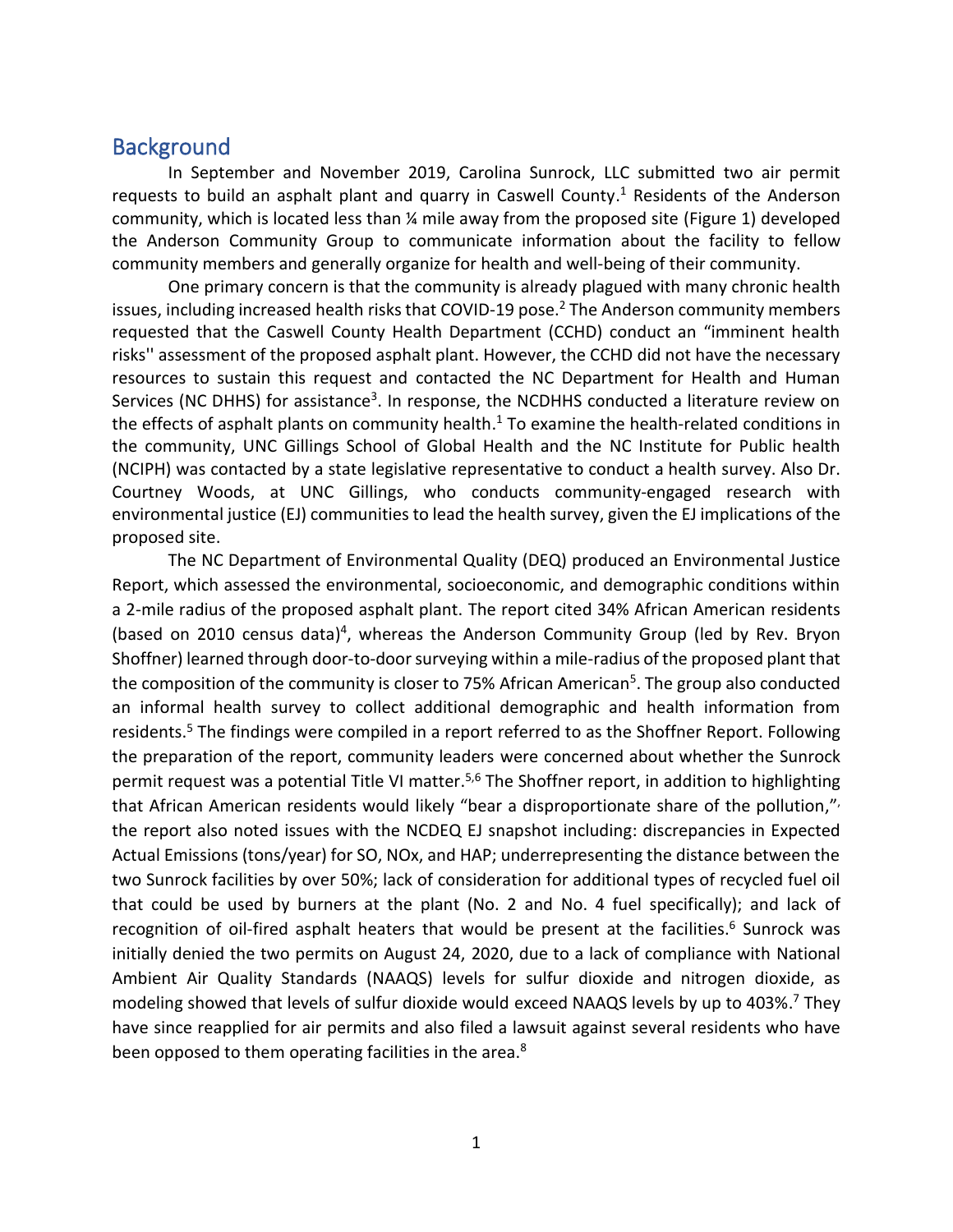

**Figure 1: Map of environmental issues near Anderson Township**

## <span id="page-3-1"></span><span id="page-3-0"></span>**Methods**

To conduct the community health assessment, the UNC Gilings research team utilized a community-based participatory research (CBPR) approach. The benefits of a CBPR approach are well-documented in peer-reviewed literature. 9,10 CBPR has been found to enhance the *rigor* of the research, from the design of the study to interpretation of results, the improves *relevance* of research, including what research questions are considered, and the *reach* of findings via improved dissemination strategies and application of results into practice, tools, and policies.<sup>9</sup>

The research team utilized a survey template developed by the NCIPH. With input from Anderson Community leaders, the survey template was modified for length, accessibility, culturally sensitive language, and privacy concerns for community members. The template was also modified to not only include questions regarding health quality, but also environmental factors relevant to the community. Once finalized, the survey was input into Qualtrics, and pilot testing was conducted among research team members. The NCDEQ website and Anderson Community maps were used to locate households within a 1-mile radius of the proposed asphalt plant. The area was further refined to focus on a region of the 1-mile radius that was east and south of the facility (hereafter referred to as the Area of Interest, or AOI) based on reports of the predominant wind direction. We identified a total of 105 eligible households for the survey. The CBPR approach was instrumental to the completion of the health survey, as the initial presence of community leaders allowed outside researchers to gain the trust of the community members to complete the survey. The full survey (Appendix 1) was completed by household members 18 year or older, and an abbreviated survey (Appendix 2) was available for additional adults in the household. Respondents to the full survey were allowed to include responses for their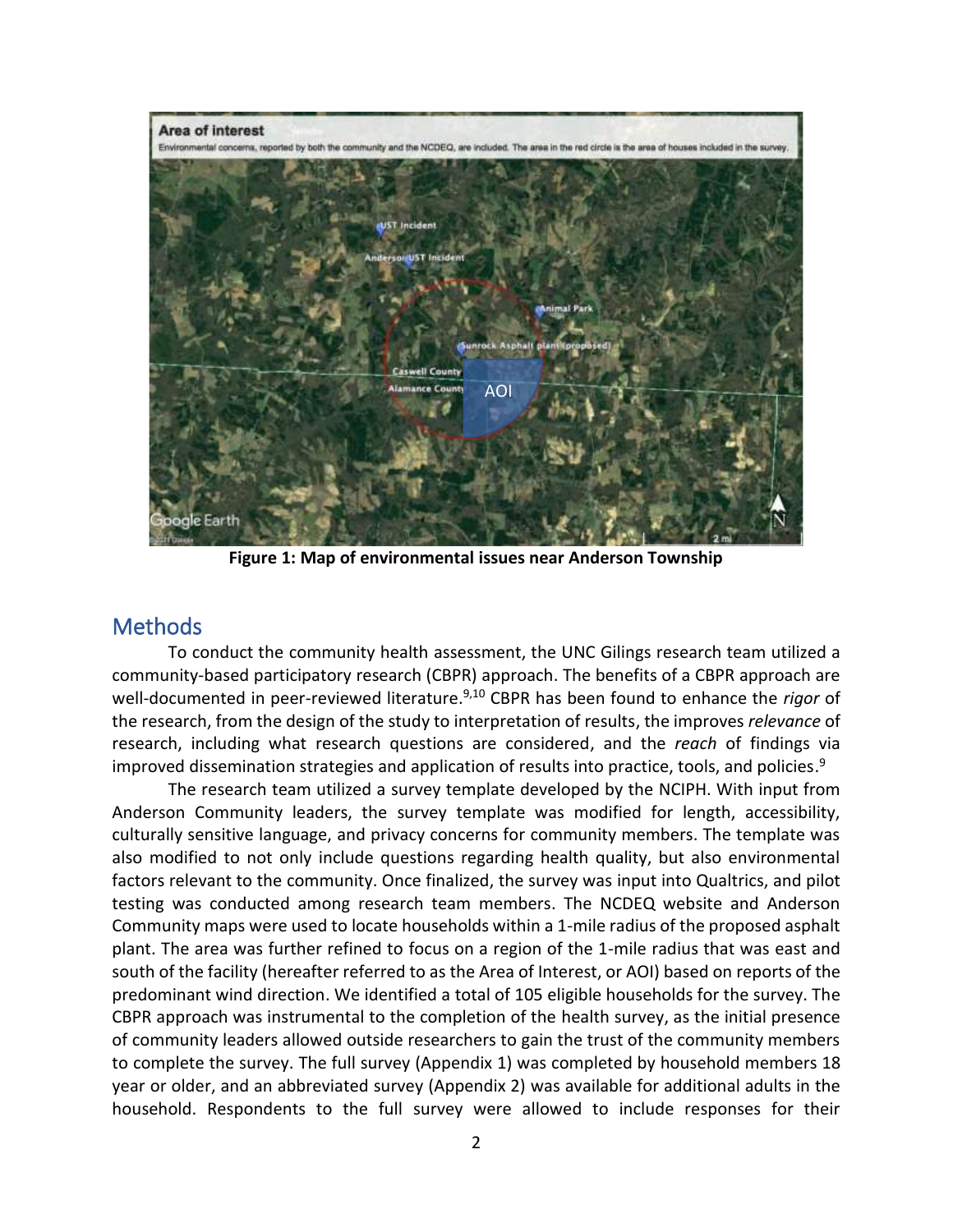dependents for question 11 pertaining to health conditions. Through a combination of in-person and phone-based approaches, the team was able to conduct a total of 48 surveys. Figure 1 shows that some of AOI extends into Alamance County, but the vast majority of households are in Caswell County, and thus Caswell County will be used for additional information later in this report.

| Address type in Anderson Township            | <b>Number of addresses</b> |
|----------------------------------------------|----------------------------|
| Total amount                                 | 105                        |
| Non-viable for survey                        | 15                         |
| Total surveyed & included in subsequent data | 48                         |

<span id="page-4-3"></span>**Table 1: Number of addresses used in survey for Anderson Township**

# <span id="page-4-0"></span>Survey Results & Discussion

#### <span id="page-4-1"></span>*Demographics*

Figure 2 shows demographics of the Anderson community within the AOI, including race and ethnicity, sex, age and highest level of education, along with health insurance type and nicotine use (including cigarettes, vaping, and chewing tobacco). While the survey did not include questions pertaining to income, data for Caswell County collected by the County's 2019 Community Health Assessment indicate that 21.3% of Caswell County residents are under the federal poverty line (FPL), compared to the North Carolina average of 16.1% of residents.<sup>11</sup> Also, education attainment, which strongly correlates with income,<sup>12</sup> shows 6% of residents with Bachelor's education or higher, compared to 22.9% or higher in Caswell County and 31.3% in North Carolina. 13

#### <span id="page-4-2"></span>*Health outcomes*

Residents were first asked about their overall well-being and the health of their neighborhood. As shown in Figure 3, approximately one-third of residents rated both their wellbeing (mental and physical health) and their neighborhood as poor or fair.

Regarding well-being, residents were also asked about specific mental and emotional states (e.g., trouble sleeping, feelings of anxiousness, etc). As shown in Figure 4, reported are the three states (i.e., trouble relaxing, low energy, trouble sleeping) for which the number of residents experiencing them "more than half of the days" or "nearly every day" was close to or over 20%.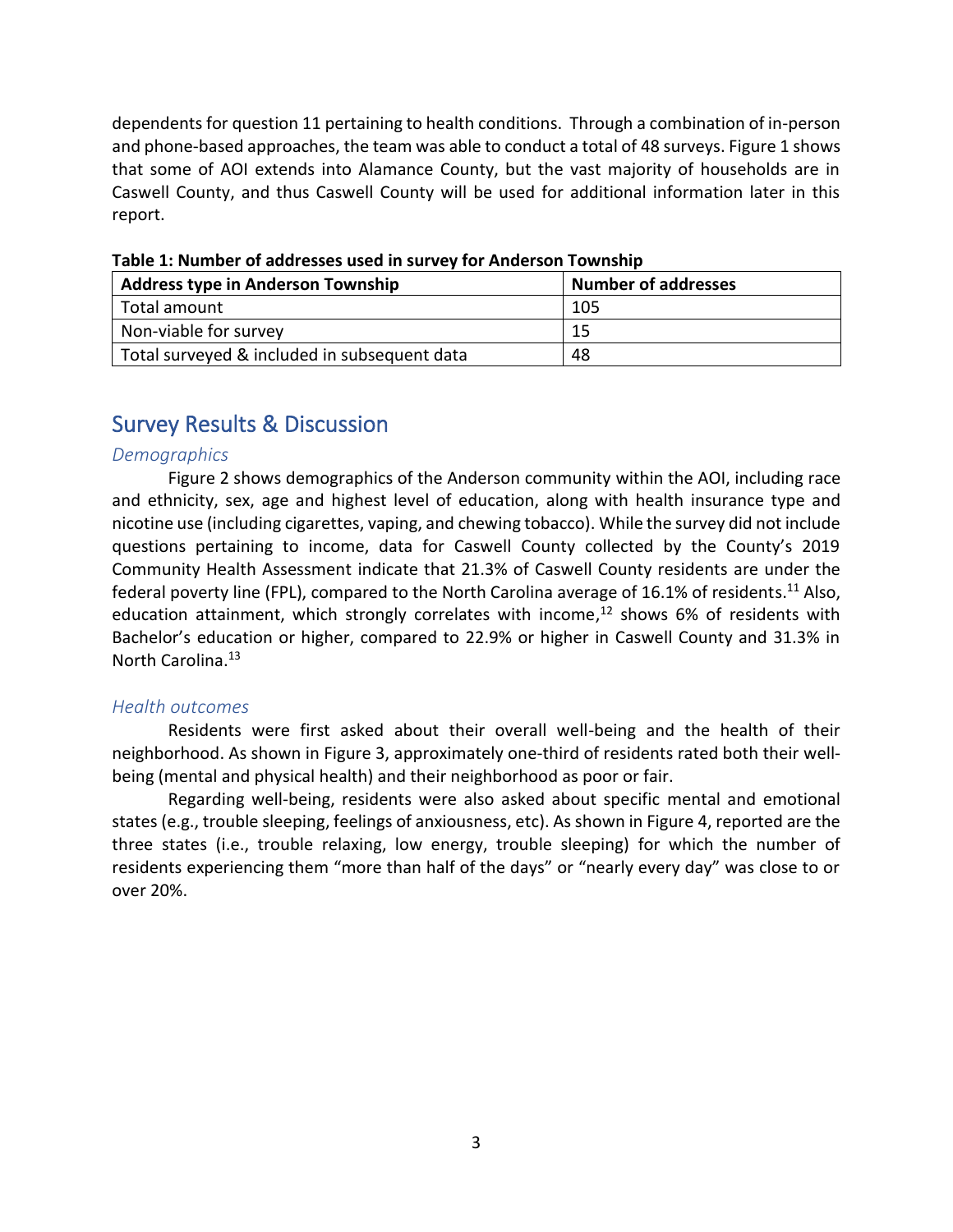

**Figure 2: Demographic Information**

<span id="page-5-0"></span>

<span id="page-5-1"></span>**Figure 3: Residents' rating of neighborhood quality or overall health.**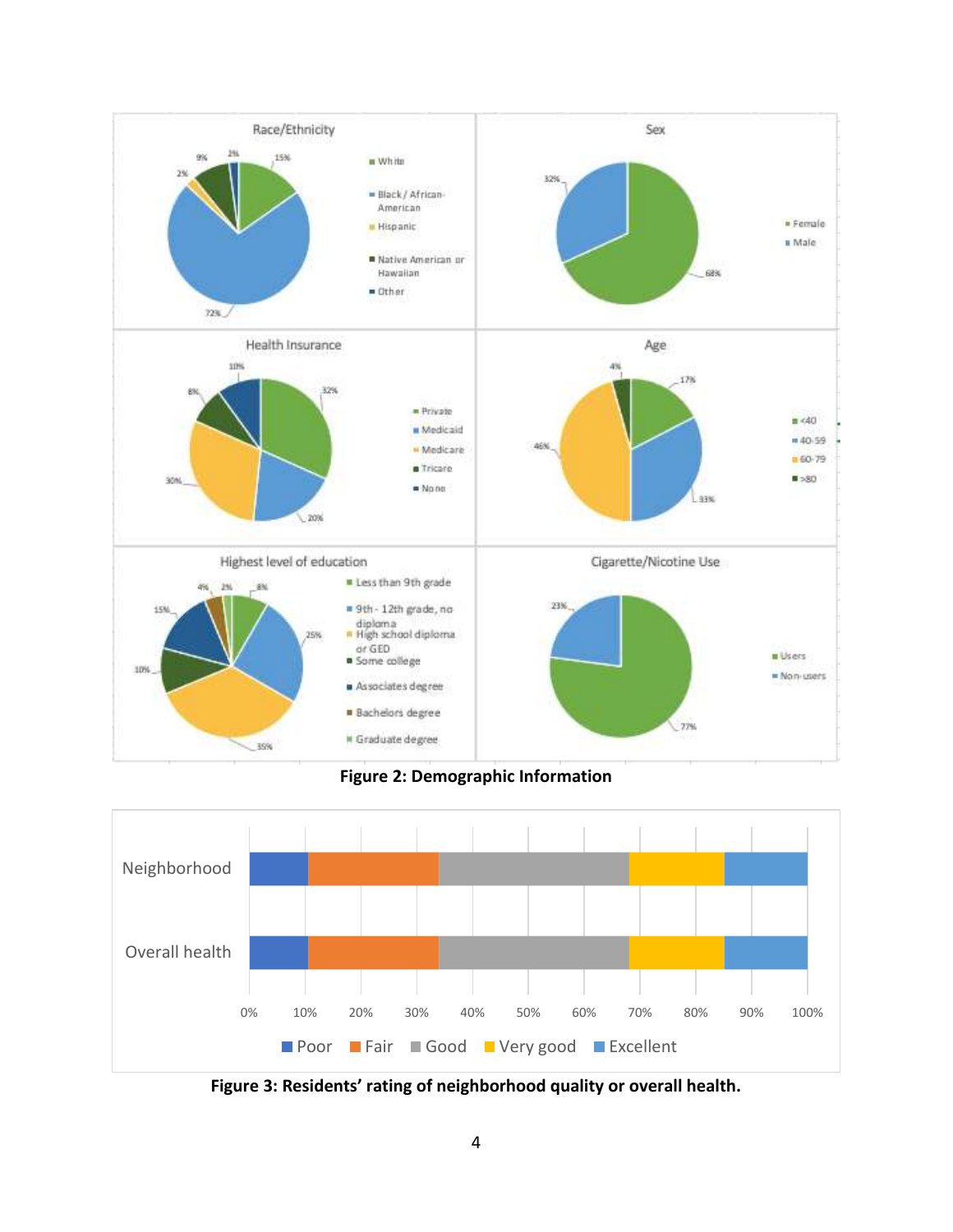

**Figure 4: Emotional or general quality of life issues**

<span id="page-6-0"></span>Approximately 77% of residents reported a chronic illness, and 48% of residents report having three or more formally diagnosed chronic illnesses. Prevalence of specific chronic conditions are summarized in Table 2, with corresponding prevalence of Caswell County and North Carolina provided for comparison. The data are representative of individuals with formally diagnosed conditions. Parenthetical in column "Prevalence in Caswell County" and row "Overweight/ Obesity" is the percentage of residents that believed they were overweight or obese, though some may not have had a formal diagnosis. While lung disease was generally defined in the survey for ease of comprehension, the prevalence data provided for the County and state refer to COPD (and Emphysema). Six of eleven residents in the AOI who reported lung disease also reported asthma. Table 2 includes the data from all eleven residents, but in the interest of caution, we provide here the number of residents who reported lung disease and not asthma. Five residents(of n= 45) reported lung disease, a prevalence of 11%, which is still notable higher than both the County and state percentages. The term "immunocompromised" was not further defined in the survey, and thus data at the County and state level were not provided.

Of particular note is the high level of asthma reported in by Anderson residents. The prevalence is twice that of Caswell County, and the county rate is already much higher than the state average. High blood pressure is also reported at a higher rate in the AOI. Aforementioned lung disease rates are much higher than in the County or state.

<span id="page-6-1"></span>To further illuminate the health outcomes reported, relevant information on leading causes of death from chronic conditions for Caswell County compared to the North Carolina average<sup>11</sup> are provided in Table 3.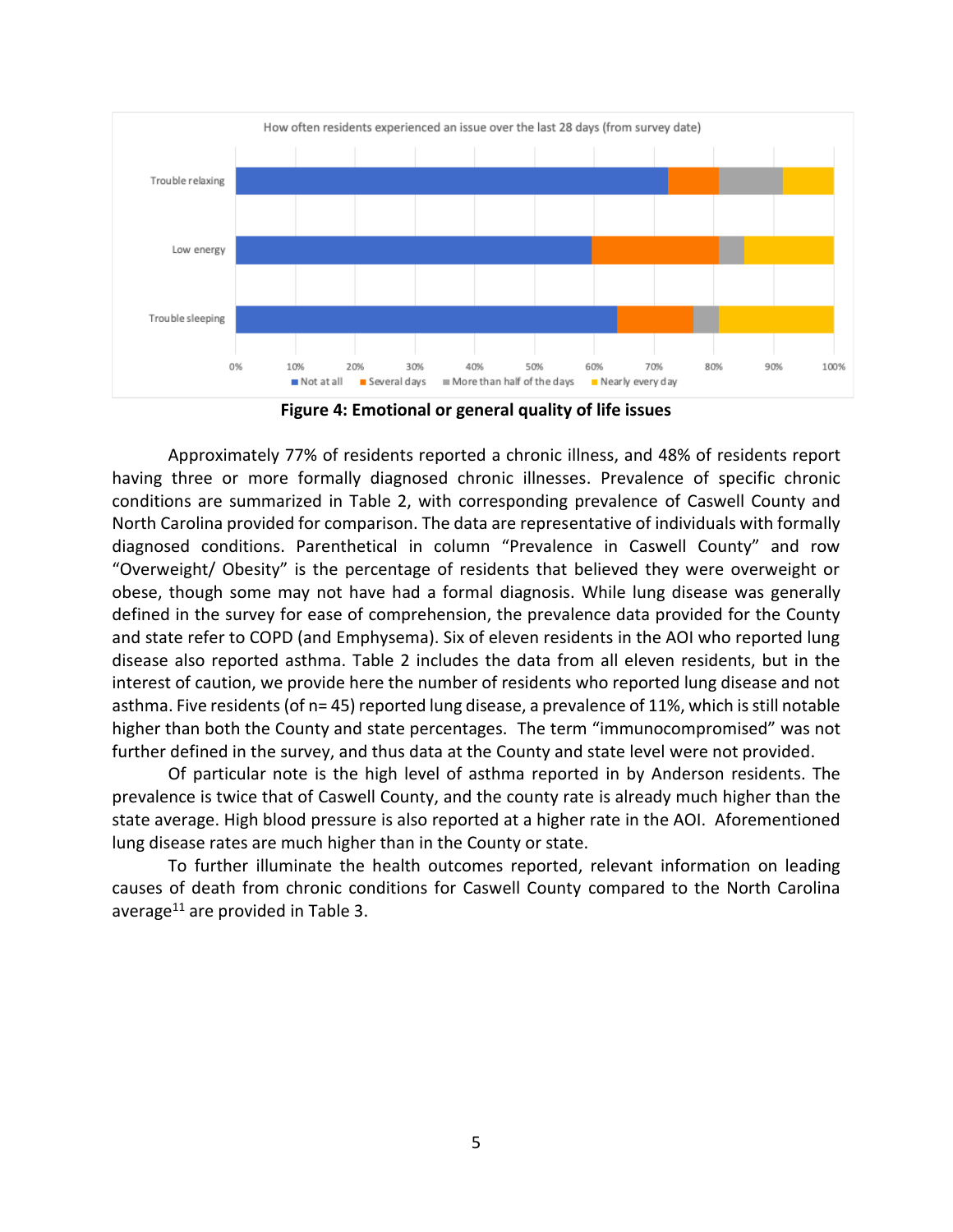| <b>Health condition</b> | Prevalence<br>in AOI $(n)^a$ | Prevalence in<br>dependents in | Prevalence in<br><b>Caswell County</b> | Prevalence in<br><b>North Carolina</b> |
|-------------------------|------------------------------|--------------------------------|----------------------------------------|----------------------------------------|
|                         |                              | AOI (n=50)                     |                                        |                                        |
| Asthma                  | 25.9% (54)                   | 5%                             | 13%                                    | $8.3\%^{14}$                           |
| High blood pressure     | 60.4% (56)                   | 1.2%                           | 47.33%                                 | 35%15                                  |
| High cholesterol        | 34.8% (54)                   | 0.6%                           | 33.5%                                  | 33.5%16                                |
| Type 2 Diabetes         | 19.6% (54)                   | 0%                             | 17%                                    | 10%15                                  |
| Overweight/ Obesity     | 29.8% (55)                   | 0.6%                           | 33.01% (57.4%)                         | 68%15                                  |
| Lung disease            | 24.4% (53)                   | 0%                             | 6.07% (COPD/                           | 5.6% (COPD) <sup>17</sup>              |
|                         |                              |                                | Emphysema)                             |                                        |
| Dementia                | $6.8\%$ (52)                 | 0%                             | NA.                                    | 8.7% (rural) $^{18}$                   |
| Liver disease           | 0% (52)                      | 0%                             | NA                                     | 1.8% (US) <sup>19</sup>                |
| Cancer                  | $8.7\%$ (54)                 | 0%                             | 11.65%                                 | <b>NA</b>                              |
| <b>COVID</b>            | $8.8\%$ (53)                 | 1.2%                           | 9.8%18                                 | 10%20                                  |
| Kidney disease          | $2.3\%$ (53)                 | 0.6%                           | 2.67%                                  | 10% <sup>21</sup>                      |
| Heart disease           | $8.9\%$ (53)                 | 0%                             | 11.89%                                 | $9.7\%^{22}$                           |
| Mental health issue     | 24.4% (53)                   | 1.8%                           | 29.37%                                 | 20% <sup>23</sup>                      |
| Immunocompromised       | 11.9% (50)                   | 0%                             | <b>NA</b>                              | <b>NA</b>                              |

**Table 2: Health outcomes of Anderson, Caswell County, and North Carolina**

Of particular note is the high level of asthma reported in by Anderson residents. The prevalence is twice that of Caswell County, and the county rate is already much higher than the state average. High blood pressure is also reported at a higher rate in the AOI. Aforementioned lung disease rates are much higher than in the County or state.

To further illuminate the health outcomes reported, relevant information on leading causes of death from chronic conditions for Caswell County compared to the North Carolina average<sup>11</sup> are provided in Table 3.

<span id="page-7-0"></span>

| <b>Cause of death</b>                   | Caswell County <sup>11</sup> | <b>North Carolina</b> |  |  |
|-----------------------------------------|------------------------------|-----------------------|--|--|
| <b>Diabetes</b>                         | 48.2                         | 27                    |  |  |
| Lung disease (COPD and Emphysema)       | 65.7                         | 51.9                  |  |  |
| Dementia (reported only as Alzheimer's) | 46.4                         | 36.5                  |  |  |
| Cancer                                  | 292.6                        | 191.4                 |  |  |
| Kidney disease                          | 27.2                         | 18.8                  |  |  |
| Heart disease                           | 227.7                        | 180.9                 |  |  |

| Table 3: Leading causes of death from chronic conditions |                                       |  |  |
|----------------------------------------------------------|---------------------------------------|--|--|
|                                                          | $(2013 - 2017)$ ner 100.000 residents |  |  |

1

a Number of residents responding to each question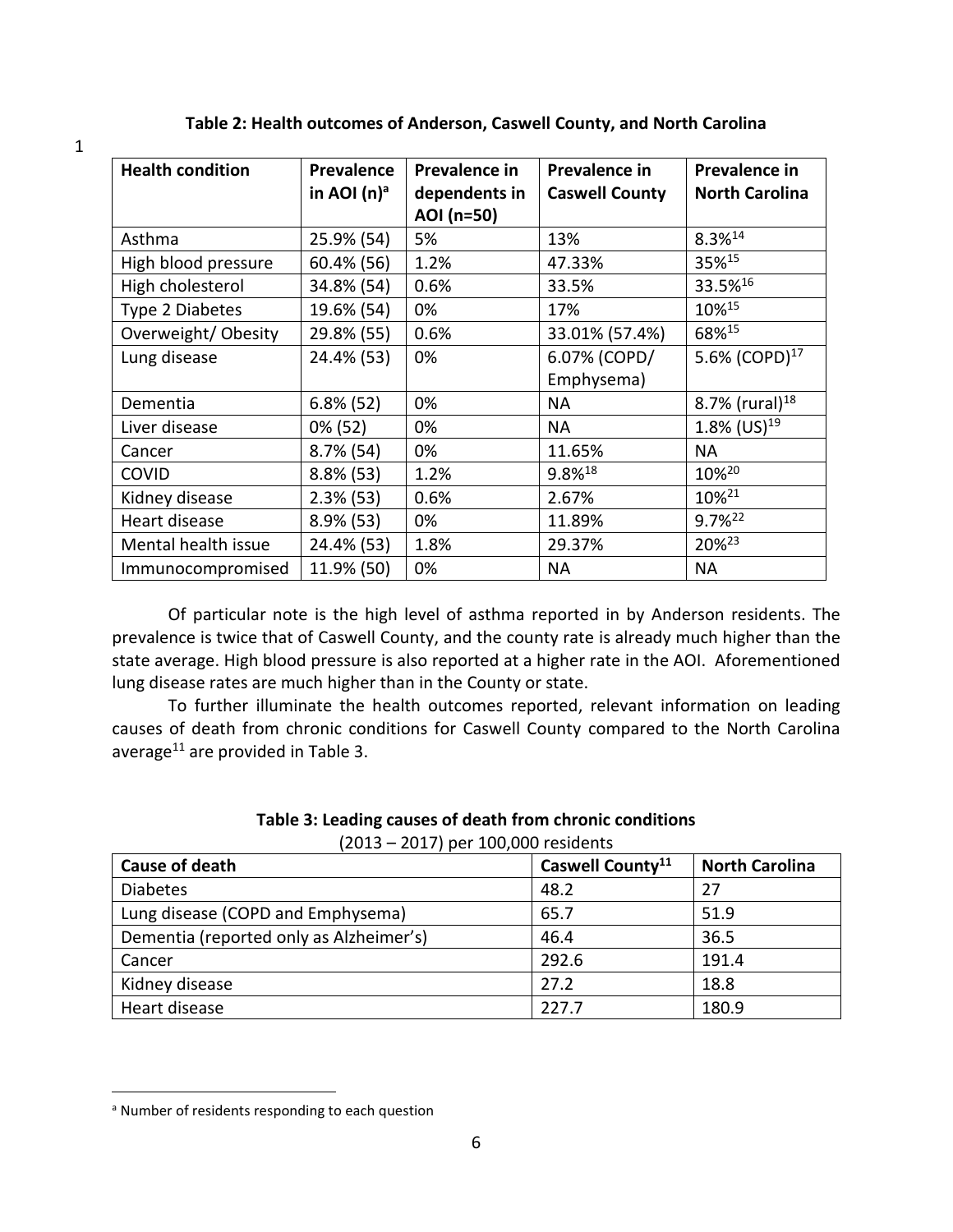Asthma may be triggered and other lung disease may be exacerbated by regular exposure to air pollution. <sup>24</sup> Per the *EPA Hot Mix Asphalt Emissions Assessment Report*, asphalt plants produce known carcinogens and toxic pollutants, such as particulate matter less than 10 micrometers (PM10), volatile organic compounds (VOC), carbon monoxide, sulfur oxides, nitrogen oxides, polycyclic aromatic hydrocarbons (PAH), phenol, and volatile and metal hazardous air pollutants. 25,26 A study conducted by Blue Ridge Environmental Defense League (BREDL) found that air pollution caused by asphalt plants led to higher cancer rates among residents living within a one mile-radius of the plant, including lung and primary brain cancers.<sup>25,27</sup> Another study found that asphalt plant workers exposed to  $PM_{10}$  had shorter telomere lengths, which is associated with increased risk of cancer and age-related diseases, and reduced life-expectancy.<sup>28,29</sup>

In addition to industrial activity, diesel and other increased traffic associated with industrial activity pose an additional health concern. Studies have documented the negative health impacts of living near traffic and include lower life expectancy and low birthweight, and increased risks of cardiovascular disease and asthma. <sup>30</sup> A study conducted by Gauderman et al. found that children exposed to outdoor nitrogen dioxides, due to traffic-related pollution, were more likely to develop asthma and wheezing, and reported more frequent use of asthma medications. <sup>31</sup> Similarly, an air toxics evaluation conducted in Tacoma and Seattle, Washington found that ambient air pollution related to motor vehicle traffic was an important driver for increased risk of cancer among residents.<sup>32</sup>

Figure 5 reports the typical wind direction (the direction the wind is coming from) throughout the year, and the bar on top of the figure notes the predominant direction from which the wind is coming for that time period. Given that the winds from the north and from the west are the most frequent, any air emissions northwest of the Anderson Community may contribute significant airborne exposures among residents.



<span id="page-8-1"></span>

#### <span id="page-8-0"></span>*Physical environment*

As noted in Figure 3, approximately one-third of residents rated both neighborhood quality as poor or fair. Approximately 60% of residents report plumes of smoke in their community, and 62% or residents report strange smells in their community. The nearby animal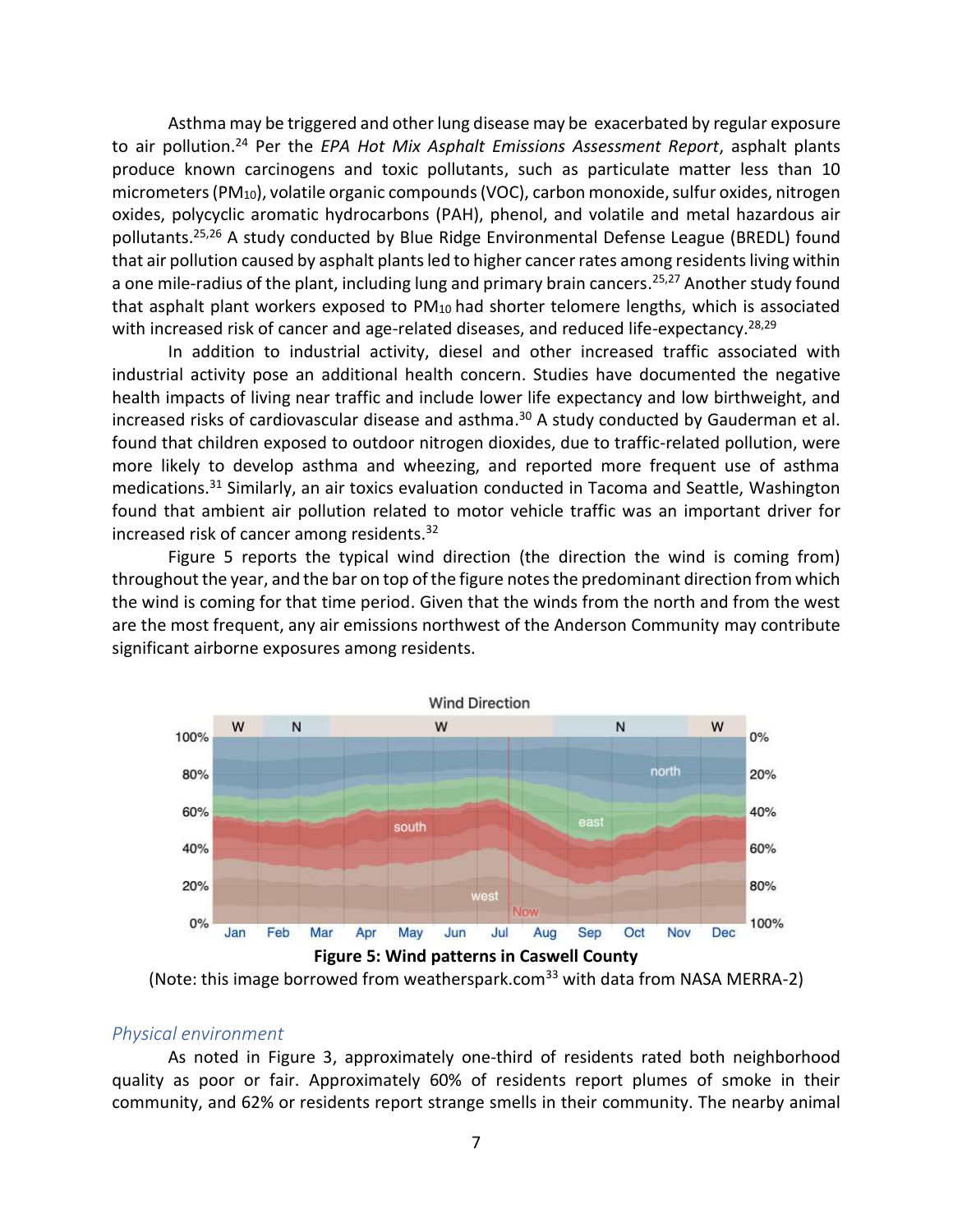conservator center (see Figure 1) is a major source of odor and noise complaints, with the smell of "dead animals" and "rotting meat" reported by multiple study participants. Also, 49% of respondents report "fear of encounter with wildlife" and "excessive buzzards, rodents or insects." Annoyance with odors, air pollution and noise have also been shown to adversely impact physical and mental health. 34,35

All residents in the AOI use private wells for drinking water. Residents did not report concerns with water pressure or water quality. However, the Caswell County Community Health Assessment<sup>11</sup> noted that 52% ( $n = 65$ ) of water samples in the county did not meet state guidelines for chemical contaminants, 24% (n=137) tested for coliform contamination.

#### <span id="page-9-0"></span>*Access to community support and healthcare*

Availability of community support and healthcare is moderate to low, according to the survey and Caswell County Community Health Assessment<sup>11</sup> according to Figure 6. Approximately 47% of residents were not confident that public officials would address and/or work to improve upon environmental and health issues brought to their attention. In most cases, residents reported turning to family members, not public officials or public safety if they had an issue with any of the environmental conditions described in the survey questions 2-7.

In terms of healthcare, 57% of residents reported seeing a primary care physician when they felt sick, though they did not report where the physician was located. Approximately 28% report going to either a community clinic, urgent care or an emergency room instead. Compared to other counties in NC, Caswell has a dearth of physicians per capital. There are only 3.8 physicians per 10,000 residents, compared to the state average of 23.5.  $^{11}$ 



**Figure 6: Reliance on public and medical service**

## <span id="page-9-2"></span><span id="page-9-1"></span>Strengths and Limitations

There are several limitations of the study. While our research team aimed to achieve a census, with input from every unit, we instead reached a sample of residents, which we believe to be representative of the residents in the AOI. Also, as with all surveys, there is self-selection bias in who agrees to complete the survey. Recall bias may have affected participant responses to questions about physical environment and housing, depending on how recently they experienced any of the nuisances described in questions 2-7. Finally, we aimed to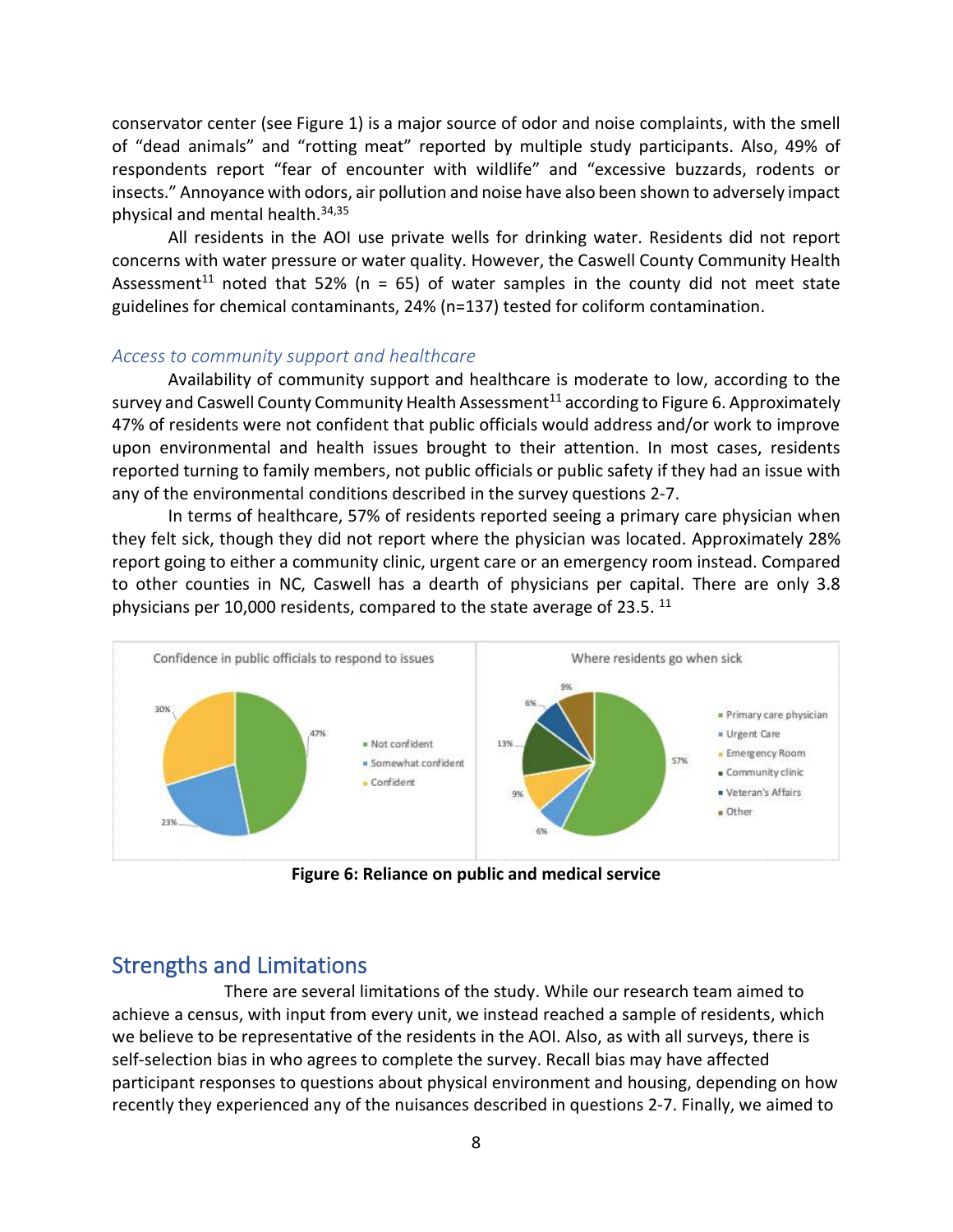create a survey that would not greatly exceed 20 min and that used plain language. Therefore, simpler descriptions of some chronic diseases were listed, which may not always correspond directly to conditions for which we have extensive county and state data for comparison. The survey was administered either face-to-face, by phone or via printed copy, though less than 10% of surveys were completed via the latter method. While we did not perceive a difference in how participants responded, there is always the potential for greater social desirability bias the tendency to underreport socially undesirable attributes and behaviors—during the face-toface surveys, as has been previously reported.<sup>36</sup>

The major strength of the study was our collaboration with local leaders, to ensure that the survey was culturally appropriate and a suitable length. The collaboration undoubtedly enhanced our ability to gain access to residents get such a fairly high survey completion rate (53%) within a short period of time. Our research team included members of the predominant racial group of the community, which likely improved response rates for the in-person surveys.

## <span id="page-10-0"></span>Conclusions and Implications

This report serves as a brief summary of some health and quality of life-related conditions in the Anderson community of Caswell County. Based on health conditions that residents report, we believe there is sufficient evidence that this community would be particularly vulnerable to any exposures from a polluting industry, and where possible, the Anderson community should be protected. The prevalence of several chronic conditions, including asthma, high blood pressure, diabetes and lung disease exceed state and county rates, and there is a wealth of research to demonstrate that these conditions may be exacerbated by exposure to ambient air pollution. Furthermore, access to physician care is significantly lower in Caswell County, in comparison to the state average. With the potential for cumulative impacts, limited access to medical care, presumably limited financial resources and skepticism in support from public officials, this community would likely be hampered in their ability to avoid exposure and may be reluctant to pursue action via local and state officials to mitigate exposure. Furthermore, as a community with a substantial proportion of residents identifying as people of color, public officials must increase efforts to understand community concerns and meaningfully incorporate their involvement and input in decision making.

Several states have recently implemented policies that encourage greater public participation of impacted communities and EJ-related inquiry as a part of the permitting process. Some examples include Connecticut's Public Act 20-6, which that "residents of an environmental justice community have an appropriate opportunity to participate in decisions about a proposed facility or the expansion of an existing facility that may adversely affect such residents' environment or health."<sup>37</sup> New Jersey has made permitting of new and existing facilities contingent on the absence of impacts on marginalized communities. In their Senate Bill 232, the Department of Environmental Protection is required "to evaluate environmental and public health stressors of certain facilities on overburdened communities when reviewing certain permit application" and can deny permits if sufficiently adverse impacts are expected on an overburdened community<sup>38</sup>. They define an overburdened community as census blocks with either 35% or more percent of the households qualifying as low-income households, 40% or more of residents identify as minority or members of a State recognized tribal community or where 40% or more of the households have limited English proficiency.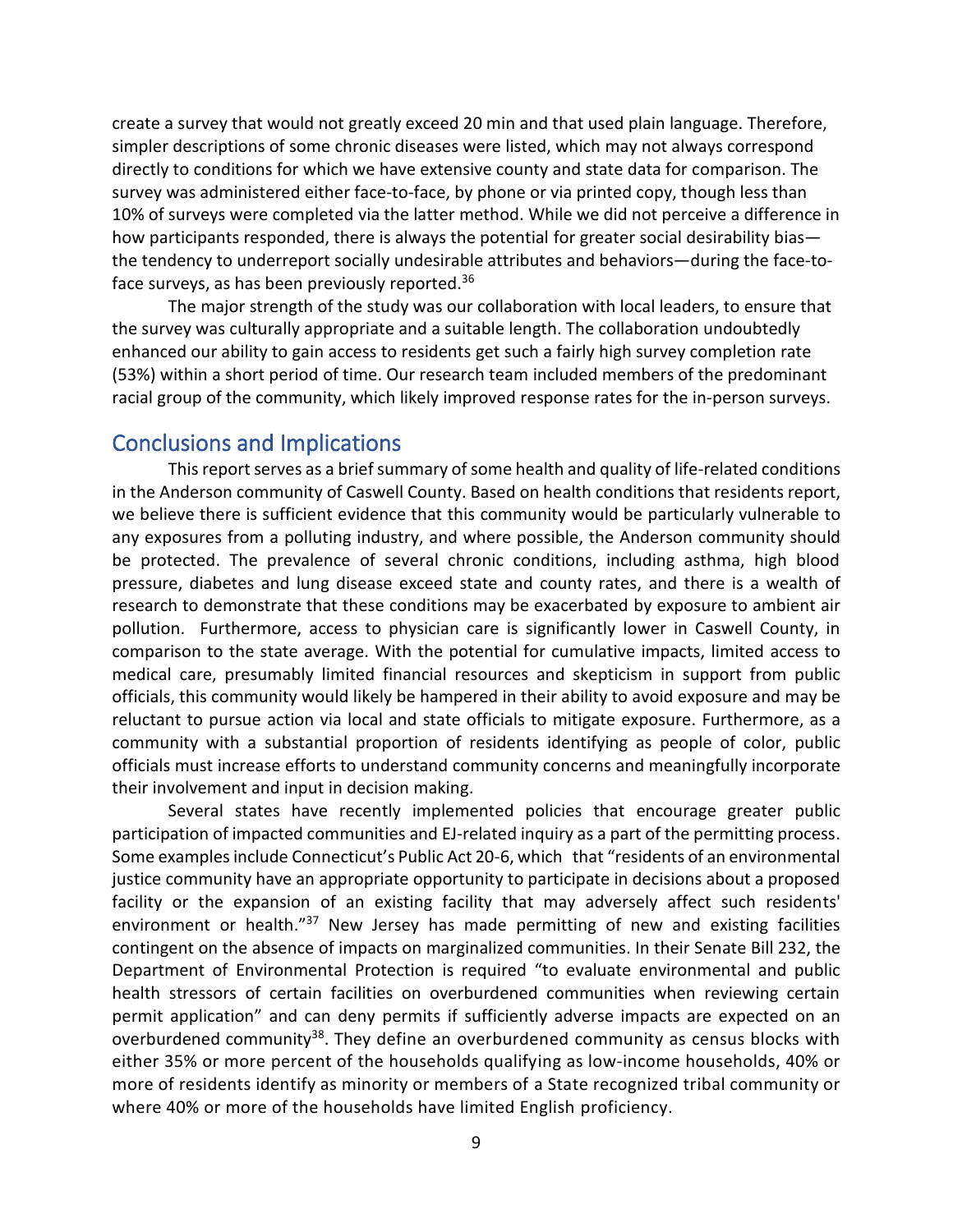At minimum, the NC Department of Environmental Quality must ensure that it is upholding its own rules, including Subchapter 01c of the North Carolina Environmental Policy Act and ensure compliance with federal non-discriminatory laws, such as Title VI of the Civil Rights Act. Finally, NC DEQ should consider establishing a permanent role for their Equity and EJ Board in environmental decision making and permitting and establishing a process for by which input from the impacted community plays an integral role in in permitting. Similar efforts to center impacted communities in local city council and planning board decisions will also move our most marginalized NC communities towards more protective and more just outcomes.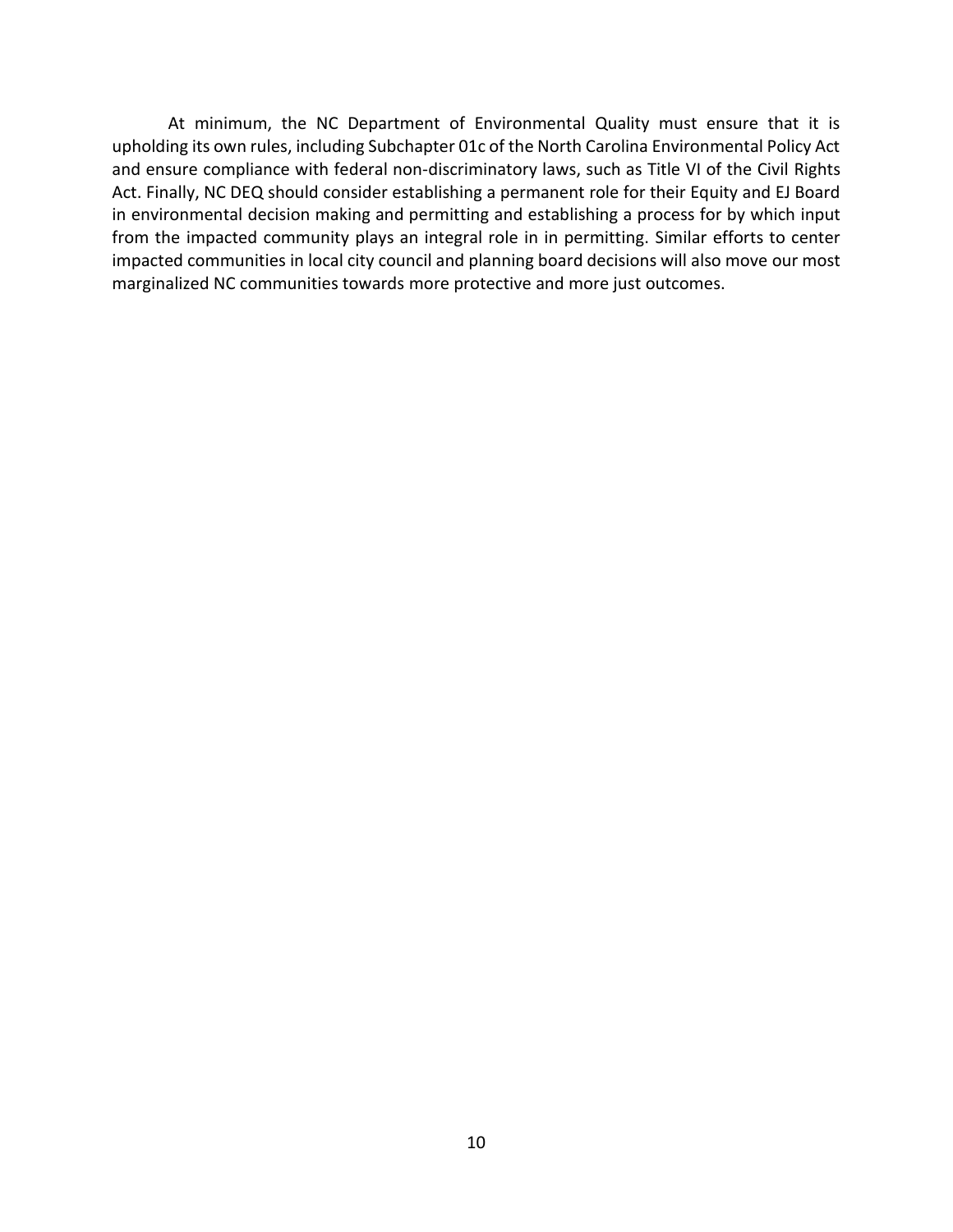# <span id="page-12-0"></span>References

- 1. NCDDHS, North Carolina Occupational and Environmental Epidemiology Branch. (2020, July 17). *Literature Review of Asphalt, Concrete, And Quarry Facilities.*  [https://files.nc.gov/ncdeq/Air%20Quality/permits/carolina-sunrock/NCDHHS-Caswell-](https://files.nc.gov/ncdeq/Air%20Quality/permits/carolina-sunrock/NCDHHS-Caswell-County-Literature-Review-FINAL-07-17-2020.pdf)[County-Literature-Review-FINAL-07-17-2020.pdf](https://files.nc.gov/ncdeq/Air%20Quality/permits/carolina-sunrock/NCDHHS-Caswell-County-Literature-Review-FINAL-07-17-2020.pdf)
- 2. Anderson Community [Environmental Justice Group, Inc.(ACEJG) (2021). *We are the Anderson Community [Environmental Justice] Group, Inc*. Anderson Community Environmental Justice Group, Inc.<https://acejustice.org/>
- 3. Eastwood, J. (2020, June 24). [Letter to Secretary Director Michael Reagan]. Caswell County Health Department. Yanceyville, NC.
- 4. North Carolina Division of Environmental Quality. (2020, May 15). *Carolina Sunrock, LLC Environmental Justice Snapshot (modified to correct for errors in February 2020 version)*. NCDEQ.<https://files.nc.gov/ncdeq/EJ/Sunrock-Snapshot-Final.pdf>
- 5. Garcia, I. (2020). How a small North Carolina community is pushing back on pollution. *Yes Magazine.* [https://www.yesmagazine.org/environment/2020/07/23/north-carolina](https://www.yesmagazine.org/environment/2020/07/23/north-carolina-community-pollution)[community-pollution](https://www.yesmagazine.org/environment/2020/07/23/north-carolina-community-pollution)
- 6. Shoffner, B. (2020, May 26). [Letter to Governor Cooper]. *Air Quality Permit No. 10628R00, Environmental Justice Snapshot Report, Carolina Sunrock LLC, Proposed Projects, February 26, 2020*. Caswell County, NC.
- 7. Jones, N. (2020, August 24). *Criteria Pollutant Air Dispersion Modeling Analysis for Carolina Sunrock, LLC Burlington North, Caswell County, North Carolina, Facility ID: 1700016, Prospect Hill Quarry, Caswell County, North Carolina, Facility ID: 1700017.* [Memorandum]. Division of Air Quality.
- 8. Sorg, L. (2021, April 15). Tired of fighting opponents of a proposed mine and asphalt plants, Carolina Sunrock decides to sue. *NC Policy Watch.*  http://www.ncpolicywatch.com/2021/04/15/tired-of-fighting-opponents-of-a-proposedmine-and-asphalt-plants-carolina-sunrock-decides-to-sue/
- 9. Balazs, C. L., & Morello-Frosch, R. (2013)*. The Three R's: How Community Based Participatory Research Strengthens the Rigor, Relevance and Reach of Science. Environmental justice (Print), 6(1), 10.1089/env.2012.0017. <https://doi.org/10.1089/env.2012.0017>*
- 10. Ortiz, K., Nash, J., Shea, L., Oetzel, J., Garoutte, J., Sanchez-Youngman, S., & Wallerstein, N. (2020). Partnerships, Processes, and Outcomes: A Health Equity-Focused Scoping Meta-Review of Community-Engaged Scholarship. *Annual review of public health*, *41*, 177– 199.<https://doi.org/10.1146/annurev-publhealth-040119-094220>
- 11. Community health assessment [https://schs.dph.ncdhhs.gov/units/ldas/cha2019/Caswell%20County%20CHA%202019%20\(](https://schs.dph.ncdhhs.gov/units/ldas/cha2019/Caswell%20County%20CHA%202019%20(1).pdf) [1\).pdf](https://schs.dph.ncdhhs.gov/units/ldas/cha2019/Caswell%20County%20CHA%202019%20(1).pdf)
- 12. DeNavas-Walt, Carmen and Bernadette D. Proctor, [Income and Poverty in the United](http://dataverse.ucdavis.edu/dvn/dv/CPR/faces/study/StudyPage.xhtml?globalId=hdl:SSDS/11315)  [States: 2014](http://dataverse.ucdavis.edu/dvn/dv/CPR/faces/study/StudyPage.xhtml?globalId=hdl:SSDS/11315) U.S. Census Bureau. Current Population Reports P60-252, U.S. Government Printing Office, Washington, DC, 2015. Accessed August 2021.
- 13. North Carolina Education. Office of State Budget and Management. [https://lincosbm.nc.gov/pages/education/.](https://lincosbm.nc.gov/pages/education/) Accessed August 2021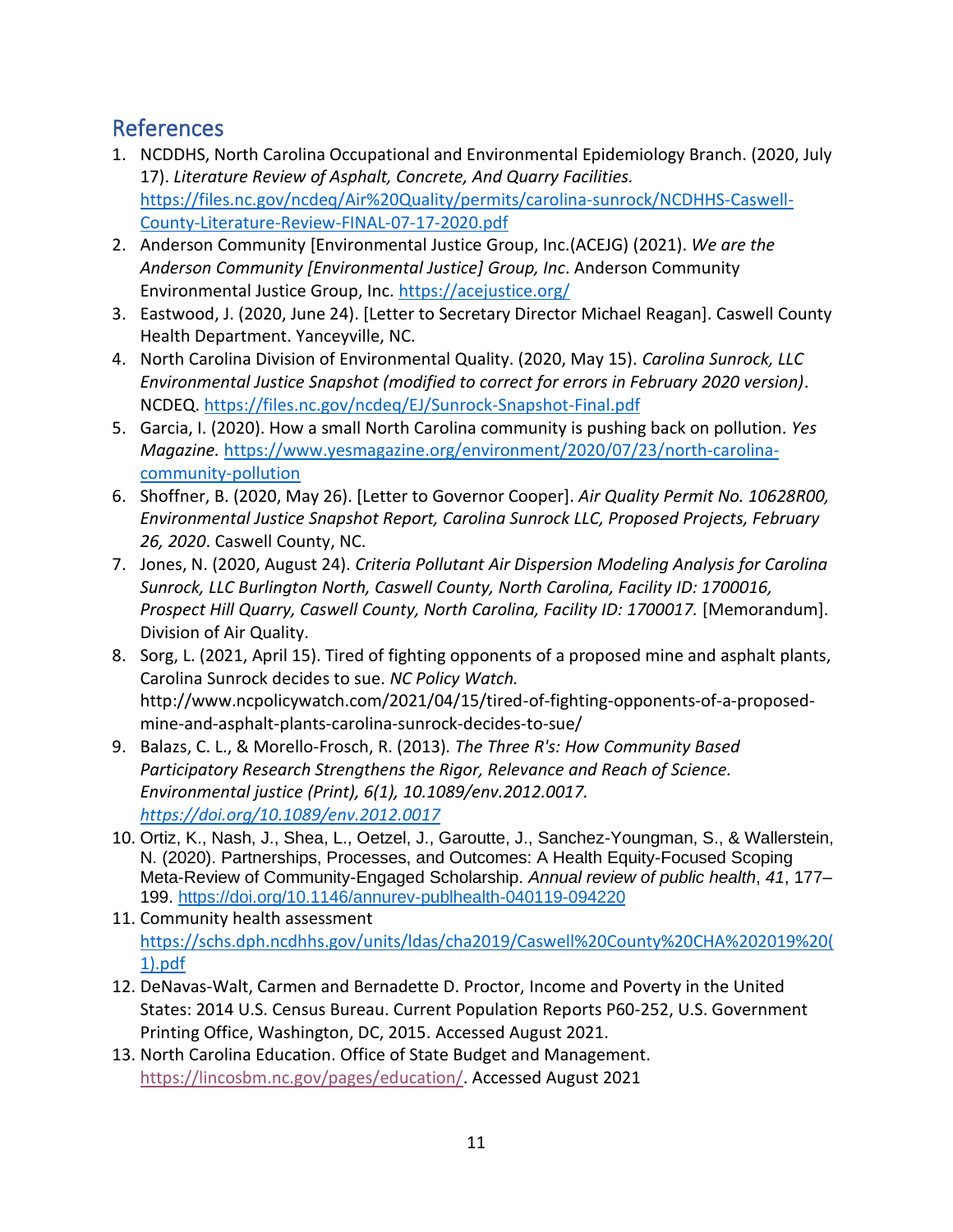- 14. CDC Asthma State or Territory Data, 2019 [https://www.cdc.gov/asthma/most\\_recent\\_data\\_states.htm.](https://www.cdc.gov/asthma/most_recent_data_states.htm) Accessed August 2021
- 15. Community and Clinical Connections for Prevention and Health. <https://www.communityclinicalconnections.com/data/> Accessed July 2021
- 16. United Health Foundation America Health Rankings. [https://www.americashealthrankings.org/explore/annual/measure/High\\_Chol/](https://www.americashealthrankings.org/explore/annual/measure/High_Chol/) Accessed July 2021.
- 17. Pleasants, R.A., Herrick, H., Liao, W. The prevalence, characteristics, and impact of chronic obstructive pulmonary disease in North Carolina.N C Med J. 2013 Sep-Oct;74(5):376-83
- 18. Grant ,A.N., Liu, T., Rozario, N.L., Mangieri, D.A., Woodward, J.M., Tayor, Y.J. Understanding dementia prevalence and health care use patterns in rural North Carolina. Innovation in Aging, Volume 3, Issue Supplement\_1, November 2019, Pages S904–S905,
- 19. CDC Chronic Liver Disease and Cirrohsis. [https://www.cdc.gov/nchs/fastats/liver](https://www.cdc.gov/nchs/fastats/liver-disease.htm)[disease.htm](https://www.cdc.gov/nchs/fastats/liver-disease.htm) Accessed July 2021
- 20. Covid-19 Dashboard, NC Department of Health and Human Services. <https://covid19.ncdhhs.gov/dashboard> Accessed July 2021
- 21. Alexander-Bratcher, K., Plecia, M., Skipper, L., Silberman, P., Holmes, M. Kimberly. (2008). Chronic kidney disease in North Carolina. *NC Med J* .69(3):197-204.
- 22. Cardiovascular Diseases in North Carolina, America's Health Rankings. [https://www.americashealthrankings.org/explore/annual/measure/CVD/state/NC.](https://www.americashealthrankings.org/explore/annual/measure/CVD/state/NC)Accessed July 2021
- 23. [https://www.northcarolinahealthnews.org/2019/01/15/north-carolina-gets-a-f-on-how](https://www.northcarolinahealthnews.org/2019/01/15/north-carolina-gets-a-f-on-how-equally-it-treats-mental-and-physical-health-issues/)[equally-it-treats-mental-and-physical-health-issues/](https://www.northcarolinahealthnews.org/2019/01/15/north-carolina-gets-a-f-on-how-equally-it-treats-mental-and-physical-health-issues/)
- 24. Manisalidis, I. Stavropoulou, E., Stavropoulos, A., Bezirtzoglou, E. (2020). Environmental and Health impacts of Air Pollution: A Review. *Front Public Health.* 8:14. doi: 10.3389/fpubh.2020.00014. eCollection 2020.
- 25. United States Environmental Protection Agency. (2000). *EPA Hot Mix Asphalt Plants – Emission Assessment Report*. EPA-454/R-00-019, 46.
- 26. Srogi K. (2007). Monitoring of environmental exposure to polycyclic aromatic hydrocarbons: a review. *Environmental chemistry letters*, *5*(4), 169–195. [https://doi.org/10.1007/s10311-](https://doi.org/10.1007/s10311-007-0095-0) [007-0095-0](https://doi.org/10.1007/s10311-007-0095-0)
- 27. Blue Ridge Environmental Defense League. (n.d.). *Salisbury Health Survey*. [PowerPoint Slides]. BREDL. [www.BREDL.com](http://www.bredl.com/)
- 28. Gaikwad, A. S., Mahmood, R., B, R., & Kondhalkar, S. (2020). Evaluation of telomere length and genotoxicity among asphalt associated workers. *Mutation research*, *858-860*, 503255. <https://doi.org/10.1016/j.mrgentox.2020.503255>
- 29. Shammas M. A. (2011). Telomeres, lifestyle, cancer, and aging. *Current opinion in clinical nutrition and metabolic care*, *14*(1), 28–34. <https://doi.org/10.1097/MCO.0b013e32834121b1>
- 30. Morello-Frosch, R., Zuk, M., Jerrett, M., Shamasunder, B., & Kyle, A. D. (2011). Understanding the cumulative impacts of inequalities in environmental health: implications for policy. *Health affairs (Project Hope)*, *30*(5), 879–887. <https://doi.org/10.1377/hlthaff.2011.0153>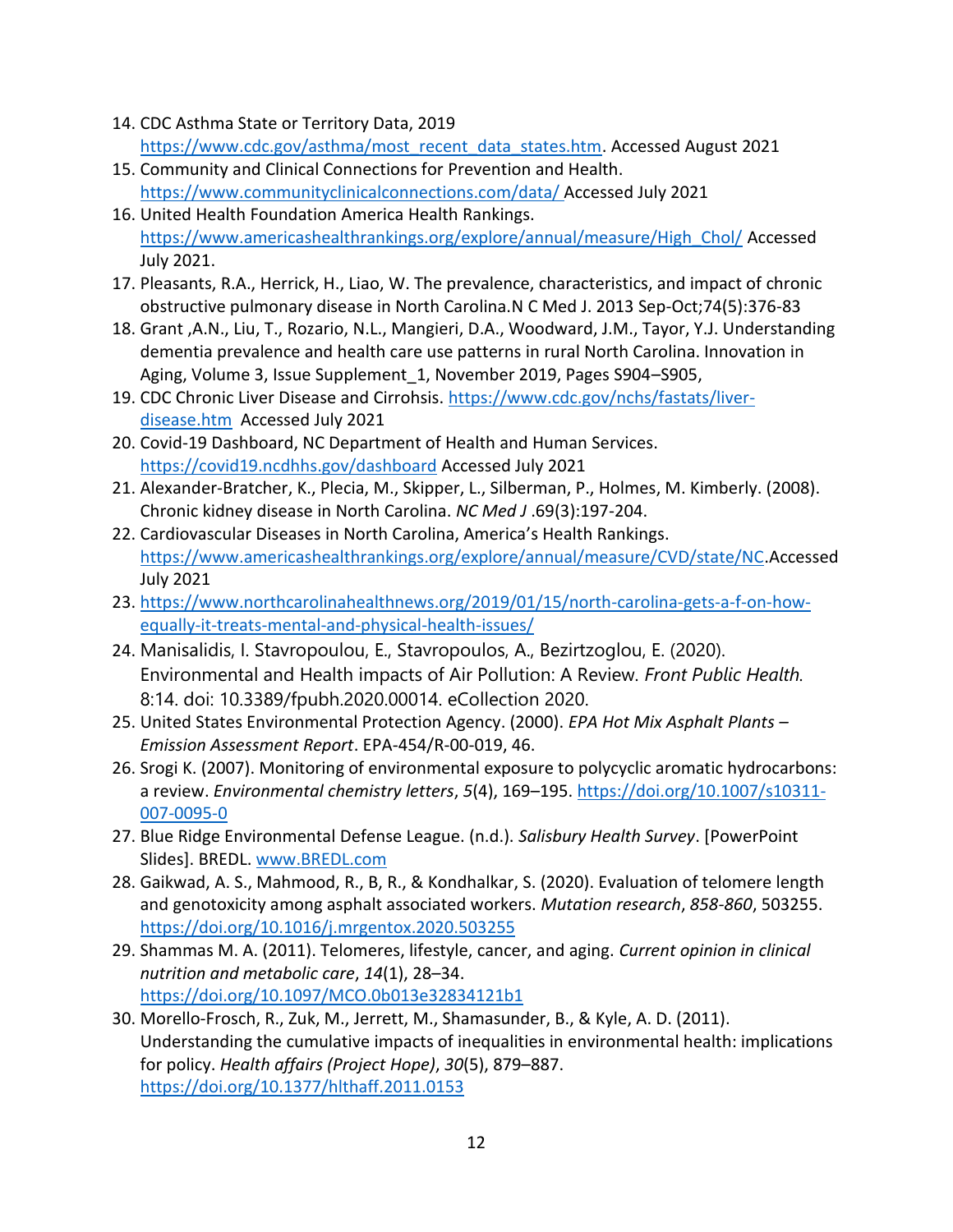- 31. Gauderman, W. J., Avol, E., Lurmann, F., Kuenzli, N., Gilliland, F., Peters, J., & McConnell, R. (2005). Childhood asthma and exposure to traffic and nitrogen dioxide. *Epidemiology (Cambridge, Mass.)*, *16*(6), 737–743.<https://doi.org/10.1097/01.ede.0000181308.51440.75>
- 32. Gilroy, M., Strange, K.H., & Yost, M. (2010, October 29). *Tacoma and Seattle Washington Air Toxics Evaluation.* The Puget Sound Clean Air Energy and the University of Washington. [https://pscleanair.gov/DocumentCenter/View/145/2010-Tacoma-and-Seattle-Area-Air-](https://pscleanair.gov/DocumentCenter/View/145/2010-Tacoma-and-Seattle-Area-Air-Toxics-Evaluation---Full-Report-PDF?bidId=)[Toxics-Evaluation---Full-Report-PDF?bidId=](https://pscleanair.gov/DocumentCenter/View/145/2010-Tacoma-and-Seattle-Area-Air-Toxics-Evaluation---Full-Report-PDF?bidId=)
- 33. Average Weather in Yanceyville[.https://weatherspark.com/y/19596/Average-Weather-in-](https://weatherspark.com/y/19596/Average-Weather-in-Yanceyville-North-Carolina-United-States-Year-Round)[Yanceyville-North-Carolina-United-States-Year-Round](https://weatherspark.com/y/19596/Average-Weather-in-Yanceyville-North-Carolina-United-States-Year-Round) Accessed in July 2021
- 34. Sheperd,D., Dirks, K., Welch, D., McBride, D., Landon, J. (2016). The Covariance between Air Pollution Annoyance and Noise Annoyance, and Its Relationship with Health-Related Quality of Life*. Int J Environ Res Public Health*. Aug 6;13(8):792. [doi:10.3390/ijerph13080792.](doi:%2010.3390/ijerph13080792.)
- 35. Shusterman, D. (1992).Critical **review**: the **health** [significance of](https://pubmed.ncbi.nlm.nih.gov/1540008/)  [environmental](https://pubmed.ncbi.nlm.nih.gov/1540008/) **odor** pollution. Arch Environ Health. Jan-Feb;47(1):76-87. doi: 10.1080/00039896.1992.9935948.
- 36. Holbrook, A.L., Green, M.C., Krosnick, J.A. (2003). Telephone versus Face-to-Face Interviewing of National Probability Samples with Long Questionnaires: Comparisons of Respondent Satisficing and Social Desirability Response Bias. The Public Opinion Quarterly , Vol. 67, No. 1 (Spring, 2003), pp. 79-125
- 37. Senate Bill 232, State of New Jersey 215th Legislature. [https://www.njleg.state.nj.us/2020/Bills/S0500/232\\_U2.HTM](https://www.njleg.state.nj.us/2020/Bills/S0500/232_U2.HTM%20Accessed%20August%202021) Accessed August 2021.
- 38. State of Connecticut House Bill No. 7008, Public Act No. 20-6. <https://www.cga.ct.gov/2020/ACT/PA/PDF/2020PA-00006-R00HB-07008SS3-PA.PDF> Accessed August 2021.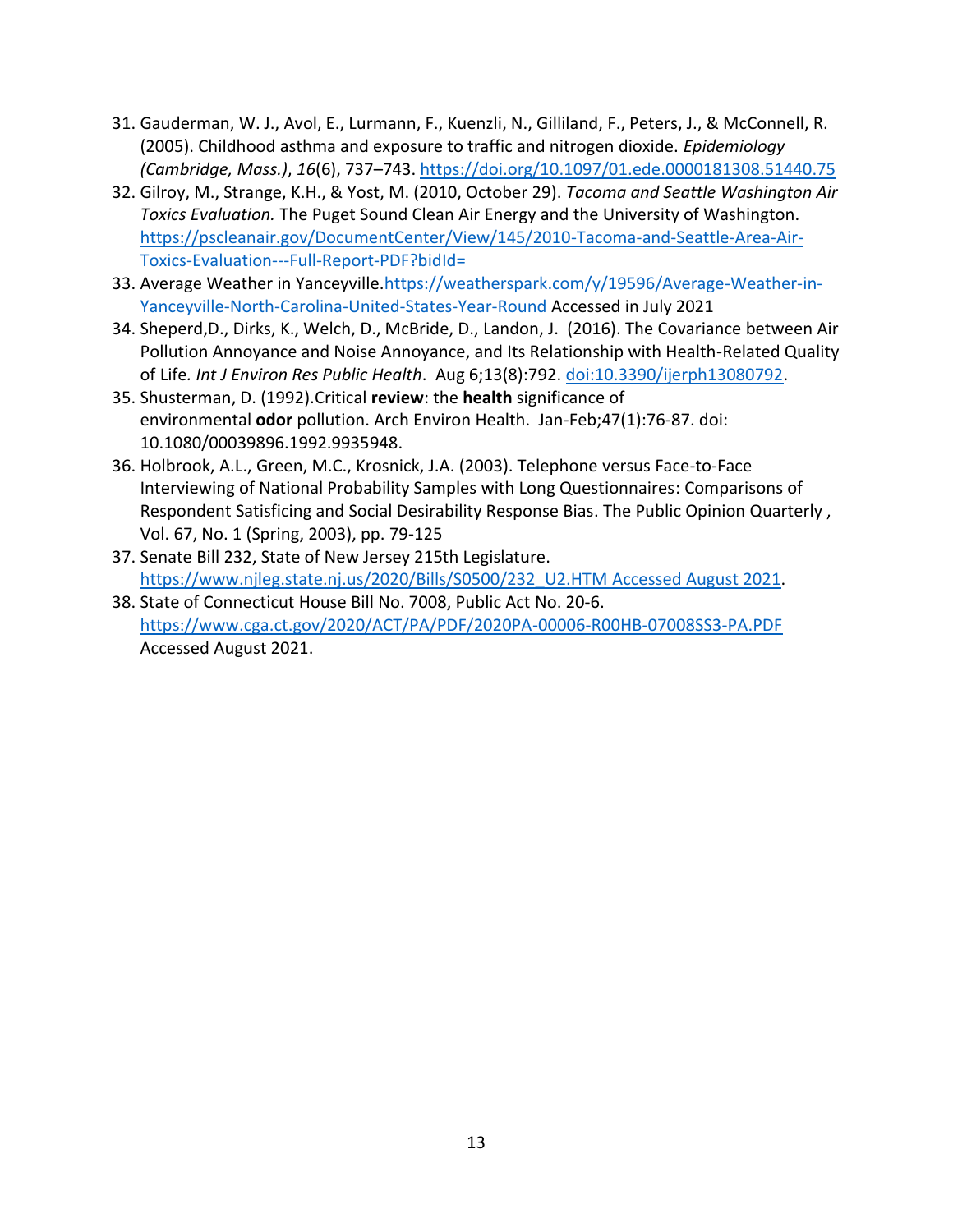# <span id="page-15-0"></span>Appendix 1. Anderson Community Environmental Quality and Health Survey-Full Version

### Part 1: Housing, Physical Environment and Family

*This set of questions are about housing and your physical environment. Remember, the answers you give for this survey will not be linked to you in any way and you can indicate "I prefer not to answer" for questions that you don't wish to answer.* 

## **1. In general, how would you rank the quality of life in your neighborhood? Would you say…**

O Excellent

O Fair

*I prefer not to answer*

- Very good
- O Poor
- Good O Don't know/not sure

### **Now we are going to ask about some specific issues that could interrupt quality of life in your neighborhood.**

### **2. How frequently do you see plumes of smoke in your community?**

- O Daily
- Once or twice a week
- Once or twice a month
- $O$  A few times a year
- $O$  I don't ever recall ever seeing plumes of smoke
- *I prefer not to answer*

### **3. How frequently do you smell strange odors in your community?**

- O Daily
- Once or twice a week
- Once or twice a month
- Once or twice a year
- I don't ever recall smelling strange odors *(skip question to Question 5)*
- Other\_\_\_\_\_\_\_\_\_\_\_
- *I prefer not to answer*

#### **4. How would you characterize the odors?**

- $\Box$  Gas smell
- $\square$  Rotten egg smell
- $\square$  Decomposing trash smell
- □ Animal odors
- $\Box$  Other
- $\Box$  I Don't know
- *I prefer not to answer*

#### **5. Do you know what is the source of the plume or foul odor? (***Skip this question if you don't recall plumes or odor)*

- **\_\_\_\_\_\_\_\_\_\_\_\_\_\_\_\_\_**
- $\Box$  I don't know
- *I prefer not to answer*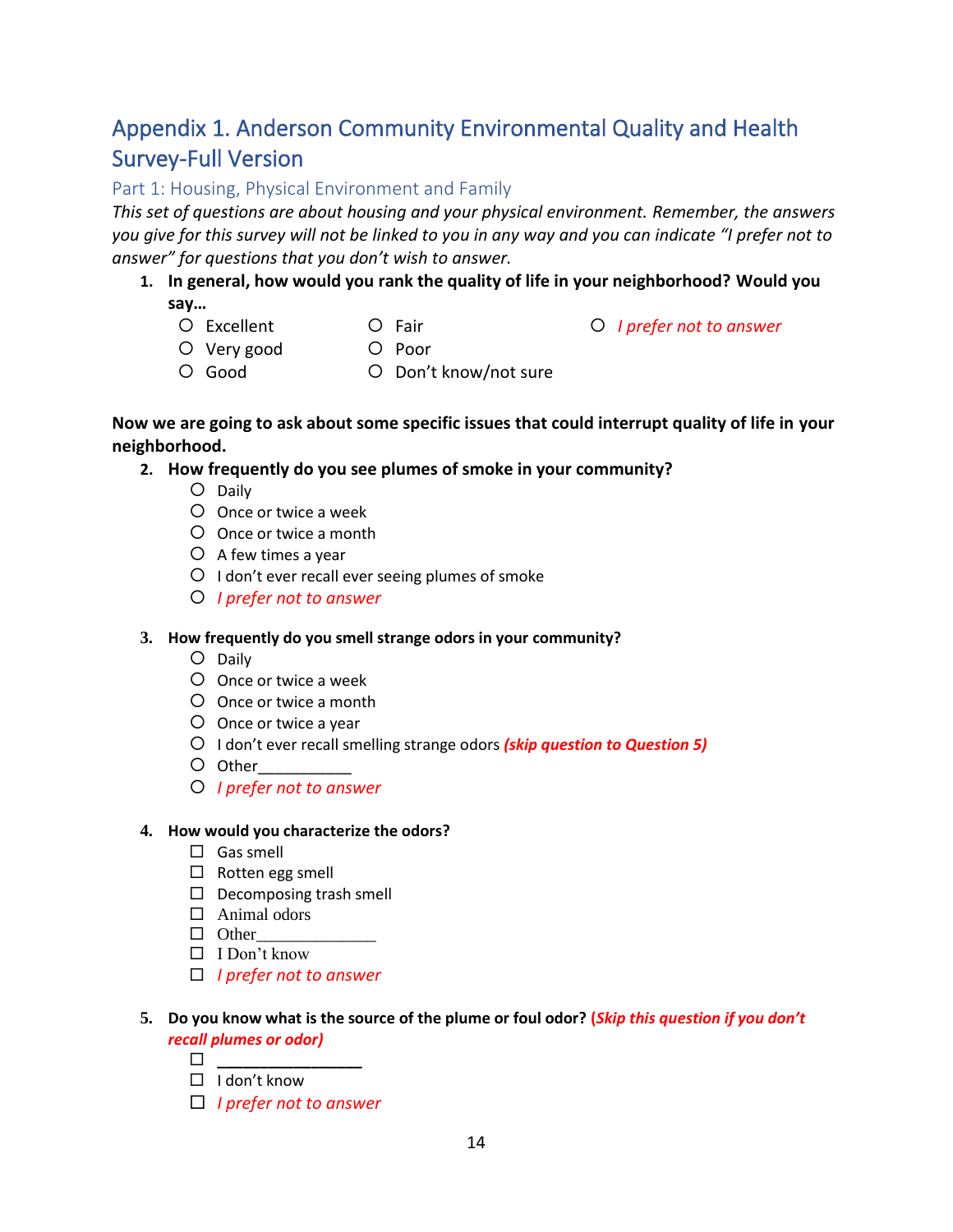- **6. Do you experience any of the following issues or nuisances within your community? (at least once a week) Check all that apply.** 
	- $\square$  Low or no water pressure
	- $\Box$  Discolored or foul-smelling tap water
	- $\Box$  Excessive or disruptive noises
	- $\square$  Danger or fear of encounter with animals or wildlife
	- $\square$  Excessive traffic
	- $\square$  Excessive light
	- $\Box$  Excessive animals (like buzzards, rodents or insects)
	- $\Box$  Nuisance flooding (e.g., areas where water drains very slowly)
	- $\Box$  Other
	- $\Box$  None of the above
	- *I prefer not to answer*
- **7. If you responded selected any of the options in the previous questions, which of the following do you do to avoid the nuisance/issue? Check all that apply.**
	- $\square$  Buy bottled water
	- $\Box$  Go indoors
	- $\Box$  Leave the neighborhood
	- $\Box$  Go to sleep
	- $\Box$  Engage in comforting or joyful activities
	- $\Box$  Keep the kids indoors
	- $\Box$  Change schedule/plans to avoid the nuisance
	- $\Box$  Other
	- $\Box$  None of the above
	- *I prefer not to answer*

#### **8. Who do you turn to most frequently to discuss any of the issues you just mentioned? Check all that apply.**

- $\Box$  Neighborhood community leader(s)/community group
- $\Box$  Police
- $\Box$  Public official (for example, councilperson, mayor, planning board, state official)
- $\Box$  Local agency (health department, social services)
- $\square$  Faith leader
- $\Box$  Co-worker(s)
- $\Box$  Family member(s)
- $\Box$  Other: \_\_\_\_\_\_\_
- $\square$  None of the above
- *I prefer not to answer*
- **9. How confident are you that local or public officials will respond to the issue if you bring it to their attention? Would you say….**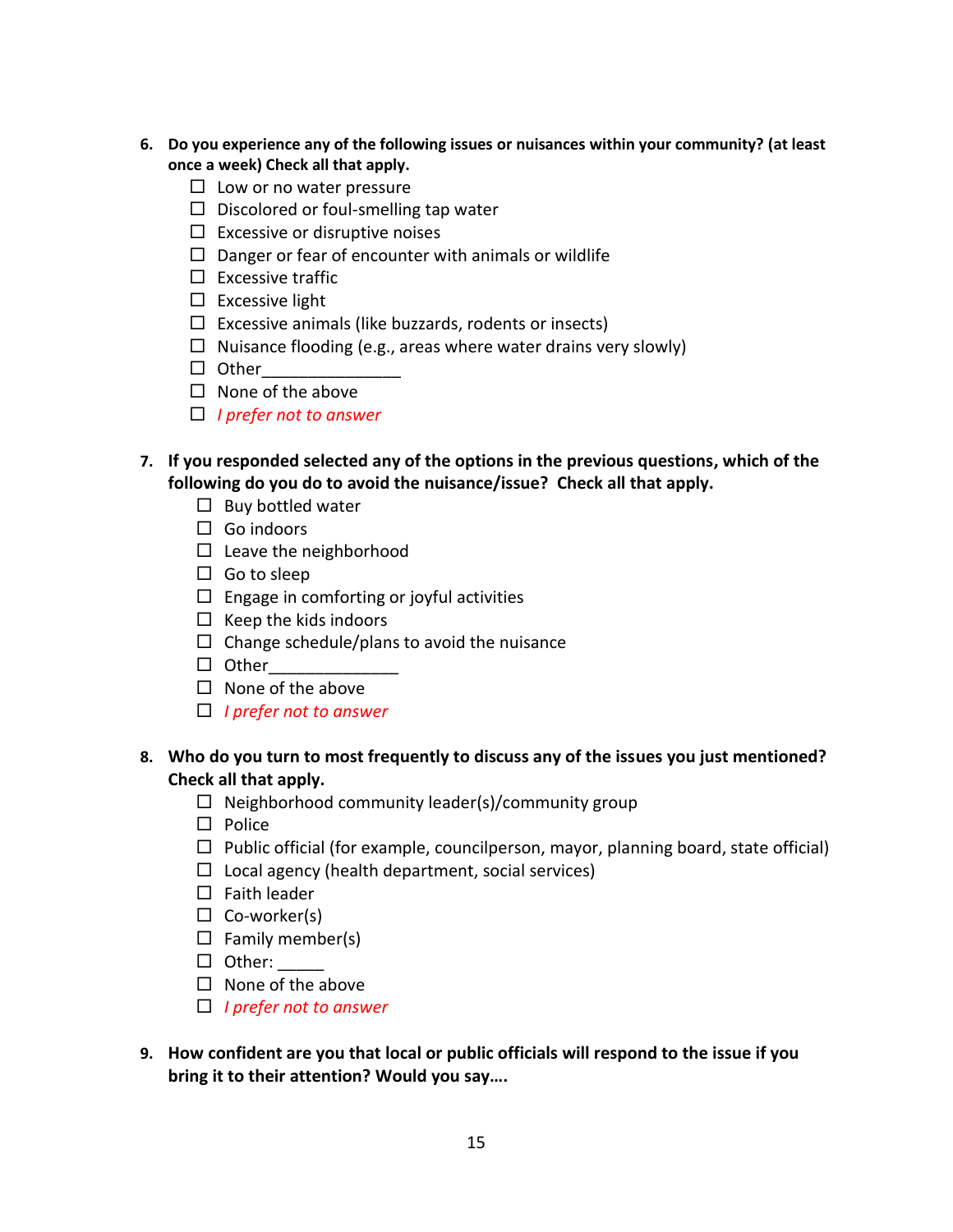- Confident
- Not confident
- O Somewhat confident *I prefer not to answer*

## Part 2: Personal Health Status and Access to Care

*This next set of questions is about your own personal health and your access to health care.* 

- **10. Considering both your mental and physical health, would you say that, in general, your health is …** 
	- O Excellent
- O Fair

*I prefer not to answer*

- Very good
- O Poor
- O Good
- O Don't know/not sure
- 
- **11. Now I have a list of health conditions that I would like to ask you about. I will first ask if you have been diagnosed with the condition and then ask how many of your dependents or minors in the household have also been diagnosed with the condition. So, in the past year, has a doctor, nurse, or other health professional diagnosed you with any of the following illnesses or conditions? You can tell me yes or no or that you would prefer not to answer.**

## **Diagnosis (You) How many of your**

|                                                                                                                | dependents/minor        |         |                             |                  |  |  |  |
|----------------------------------------------------------------------------------------------------------------|-------------------------|---------|-----------------------------|------------------|--|--|--|
| a. Asthma                                                                                                      | Yes<br>Ő                | O<br>No | O<br>I prefer not to answer | Enter # (0, 1, 2 |  |  |  |
| b. High blood pressure                                                                                         | ◯<br>Yes                | O<br>No | O<br>I prefer not to answer | etc.)            |  |  |  |
| c. High cholesterol                                                                                            |                         |         |                             |                  |  |  |  |
| d. Type 2 Diabetes (not during pregnancy                                                                       | O<br>Yes                | O<br>No | Ő<br>I prefer not to answer |                  |  |  |  |
| or Type 1)                                                                                                     | O<br>Yes                | O<br>No | O<br>I prefer not to answer |                  |  |  |  |
| e. Overweight/Obesity                                                                                          | Yes                     | O<br>No | O<br>I prefer not to answer |                  |  |  |  |
| f. Lung disease including COPD                                                                                 | Yes                     | O<br>No | O<br>I prefer not to answer |                  |  |  |  |
| g. Dementia/Short-term memory loss                                                                             | Yes                     | O<br>No | O<br>I prefer not to answer |                  |  |  |  |
| h. Liver disease (hepatitis)                                                                                   | O<br>Yes                | O<br>No | O<br>I prefer not to answer |                  |  |  |  |
| i. Cancer                                                                                                      |                         |         |                             |                  |  |  |  |
| If yes, what kind of cancer have you been                                                                      | Ω<br>Yes                | Ο<br>No | Ő<br>I prefer not to answer |                  |  |  |  |
| diagnosed with: National Contract of the Contract of the Contract of the Contract of the Contract of the Contr | O<br>Yes                | O<br>No | O<br>I prefer not to answer |                  |  |  |  |
| COVID-19<br>j.                                                                                                 | ◯<br>Yes                | O<br>No | O<br>I prefer not to answer |                  |  |  |  |
| k. Kidney disease                                                                                              |                         |         |                             |                  |  |  |  |
| I. Heart disease                                                                                               |                         |         |                             |                  |  |  |  |
| m. Mental health diagnosis (depression,                                                                        |                         |         |                             |                  |  |  |  |
| anxiety, etc.) Are you                                                                                         | O<br>Yes                | O<br>No | O<br>I prefer not to answer |                  |  |  |  |
| immunocompromised?                                                                                             | Yes<br>$\left( \right)$ | O<br>No | O<br>I prefer not to answer |                  |  |  |  |
| n. Other health conditions or symptoms for                                                                     | O<br>Yes                | O<br>No | O<br>I prefer not to answer |                  |  |  |  |
| which you don't have a formal                                                                                  | O<br>Yes                | O<br>No | O<br>I prefer not to answer |                  |  |  |  |
| diagnosis                                                                                                      |                         |         |                             |                  |  |  |  |
|                                                                                                                |                         |         |                             |                  |  |  |  |
|                                                                                                                |                         |         |                             |                  |  |  |  |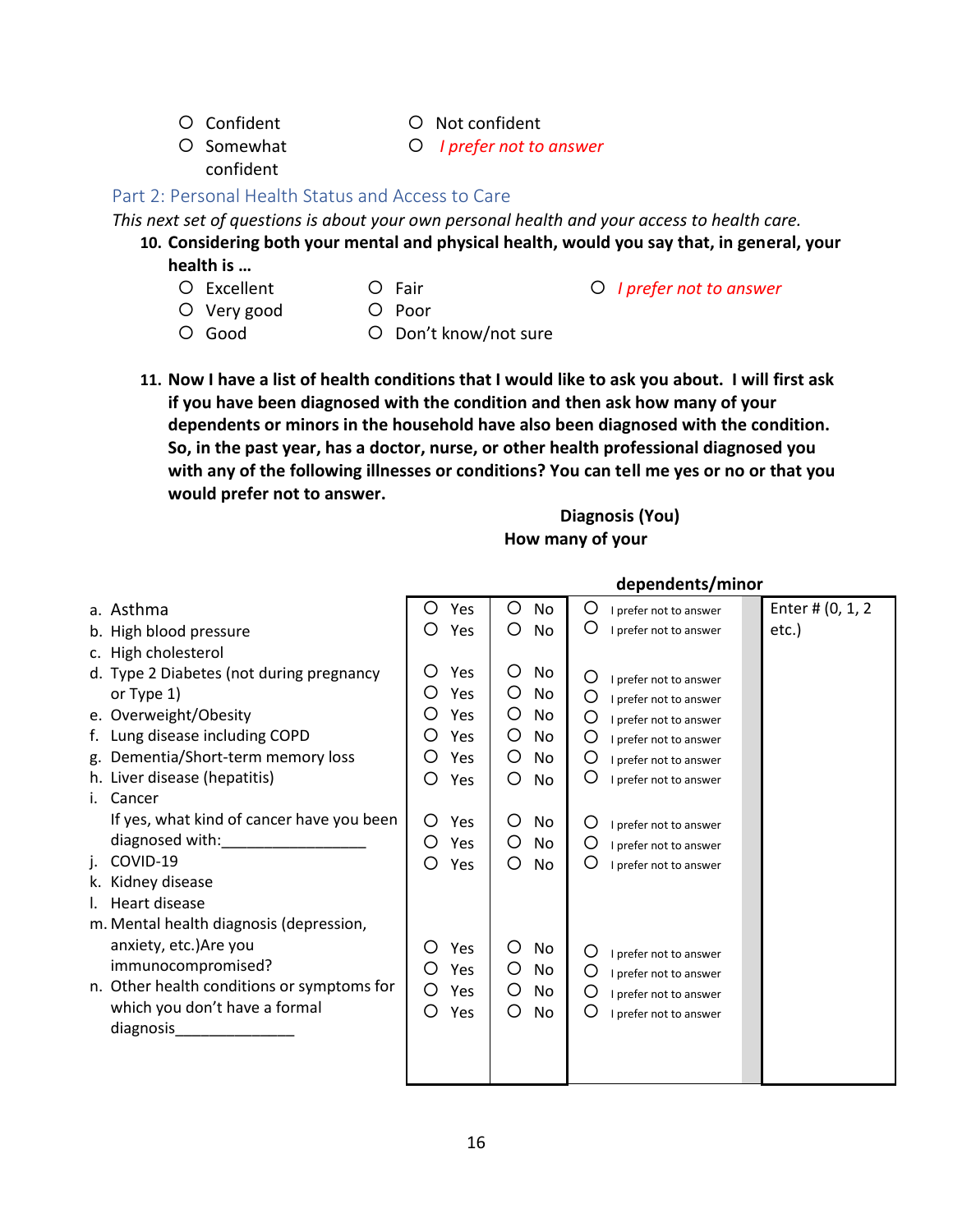**12. Next I have a list of disabilities I would like to ask you about. Please answer yes or no to the following statements. You may also choose to skip any of these questions if you would like.**

Yes

O No

I prefer not to answer

 $O$  I prefer not to answe

prefer not to ans

I prefer not to answer

I prefer not to answer

I prefer not to answe

O No

O No

O No

O No

O No

Yes

Yes

Yes

Yes

Yes

- a. Are you deaf, or do you have serious difficulty hearing?
- b. Are you blind, or do you have serious difficulty seeing, even when wearing glasses?
- c. Because of a physical, mental, or emotional condition, do you have serious difficulty concentrating, remembering, or making decisions?
- d. Do you have serious difficulty walking or climbing stairs?
- e. Do you have difficulty dressing or bathing?
- f. Because of a physical, mental, or emotional condition, do you have difficulty doing errands alone such as visiting a doctor's office or shopping?

**13. Do you currently smoke cigarettes or use any kind of tobacco or nicotine product on a daily basis? This could include smokeless tobacco like dip or chewing tobacco, ecigarettes, vape pens or juuls.** (E-cigarettes, vape pens and juuls (pronounced "jewels") are electronic devices that heat a liquid form of nicotine to generate a vapor that the user inhales.)

- O Yes
- O No
- Don't know/Not Sure
- *I prefer not to answer*

**14. Where do you go most often when you are sick?** *(DO NOT read the options. Mark only the one they say. If they cannot think of one, read:* **Here are some possibilities.** *Read* 

*responses.* **Choose only one please.)**

- Doctor's office (primary care)
- O Health department
- O Hospital Emergency Room
- Urgent Care Center
- Community Clinic
- O Other:
- O None of the above
- *I prefer not to answer*
- **15. In the past 12 months, have you had trouble getting any needed healthcare for either yourself or your dependents from any kind of health care provider including, prescriptions, mental treatment or other healthcare services?** 
	- Yes

*I prefer not to answer (skip to Q18)*

No *(skip to Q18)*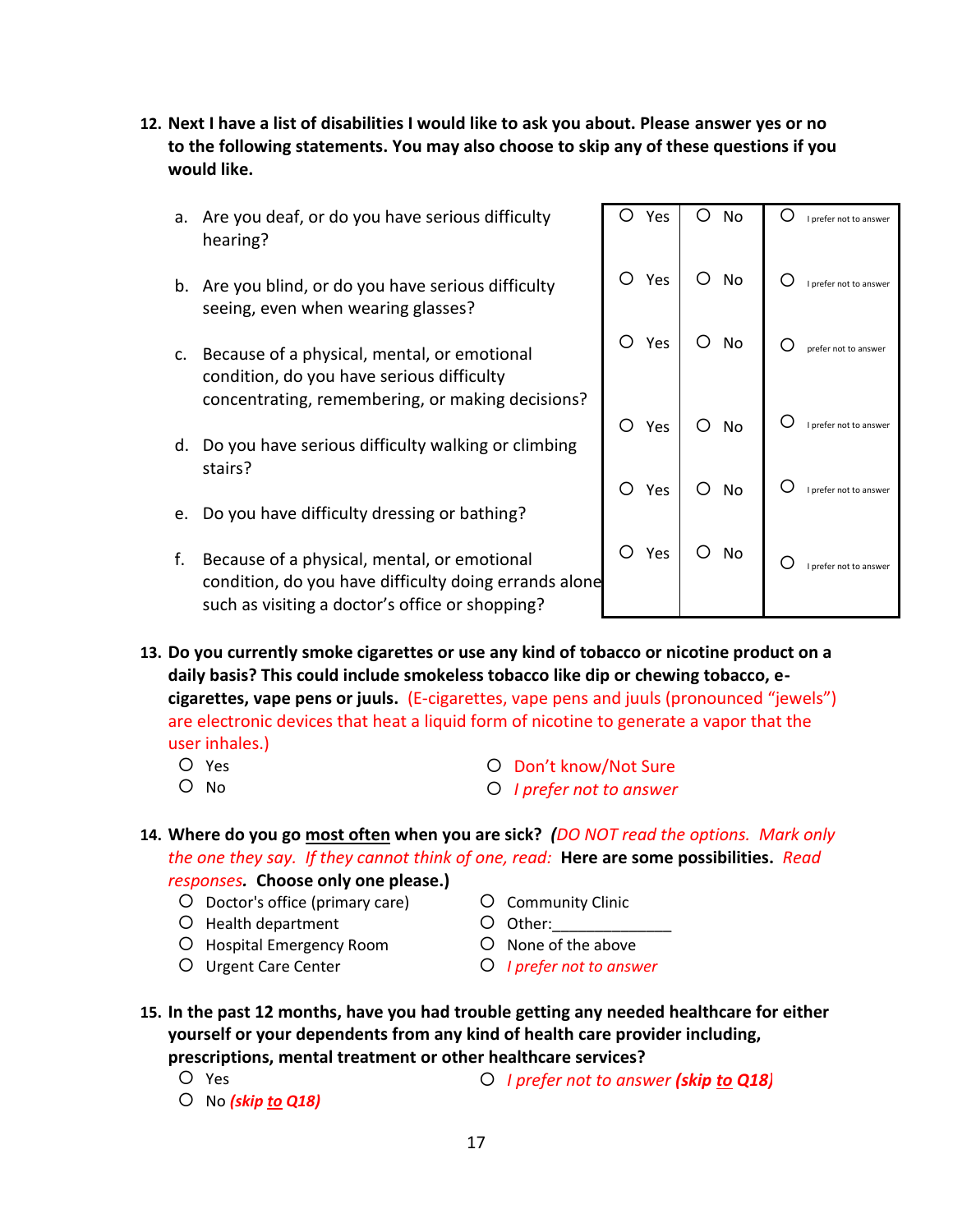- **16. Since you said "yes," what type of provider or facility, did you or your family member have trouble getting health care from? I will read out a few answers...If I don't mention one, please let me know and I will write it down.** 
	- $\square$  Dentist
	- $\Box$  Eye care/ optometrist/ ophthalmologist
	- $\Box$  General practitioner/primary care
	- $\Box$  Health department
	- $\Box$  Hospital
	- □ Medical Clinic
	- $\Box$  Mental health care provider
	- $\Box$  OB/GYN
- $\square$  Pediatrician
- $\square$  Pharmacy

 $\Box$  Other

- $\square$  Substance abuse treatment center
- □ Urgent Care Center
- □ Specialist *(What type?)* \_\_\_\_\_\_\_\_\_\_\_\_\_\_\_\_
- - *I prefer not to answer*
- **17. What were the reasons that prevented you or your family member from getting the health care you needed?** 
	- $\Box$  No health insurance.
	- $\Box$  Insurance didn't cover what I/we needed.
	- $\Box$  Share of the cost (deductible /co-pay) was too high.
	- $\Box$  Doctor would not take my/our insurance or Medicaid.
	- $\Box$  Hospital would not take my/our insurance.
	- $\Box$  Dentist would not take my/our insurance or Medicaid.
- $\Box$  Pharmacy hours didn't work with my schedule.
- $\Box$  Pharmacy was too far away.
- $\Box$  No way to get there.
- $\Box$  Service was not available near me
- $\Box$  Not enough providers offer the service
- $\Box$  Didn't know where to go.
- $\Box$  Couldn't get an appointment.
- $\Box$  The wait was too long.
- $\Box$  I didn't have childcare.
- $\Box$  Other:
- *I prefer not to answer*
- **18. Now thinking about your state of mind, have you felt any of the following in the past 30 days, and if so, how frequently did you experience the feeling? You can say not at all, several days, more than half the days, nearly every day, or that you prefer not to answer.**

| Sadness                       | Not at all | Ċ<br>Several days | O<br>More than half the days      | U<br>Nearly every day | I prefer not to answer |
|-------------------------------|------------|-------------------|-----------------------------------|-----------------------|------------------------|
| <b>Nervousness</b>            | Not at all | C<br>Several days | $\cup$<br>More than half the days | Nearly every day      | I prefer not to answer |
| Trouble sleeping<br>Trouble   | Not at all | Several davs      | More than half the days           | Nearly every day      | I prefer not to answer |
| concentrating                 | Not at all | Several days      | More than half the days           | Nearly every day      | I prefer not to answer |
| Trouble relaxing<br>(anxious) | Not at all | Several days      | More than half the days           | Nearly every day      | I prefer not to answer |
| Low energy/tired              | Not at all | Several days      | U<br>More than half the days      | Nearly every day      | I prefer not to answer |
| Annoyed / irritated           | Not at all | Several days      | More than half the days           | Nearly every day      | I prefer not to answer |
| Afraid                        | Not at all | Ċ<br>Several days | More than half the days           | Nearly every day      | I prefer not to answer |
| Worried                       | Not at all | Several davs      | U<br>More than half the days      | Nearly every day      | I prefer not to answer |
|                               |            | Several days      | More than half the days           | Nearly every day      | I prefer not to answer |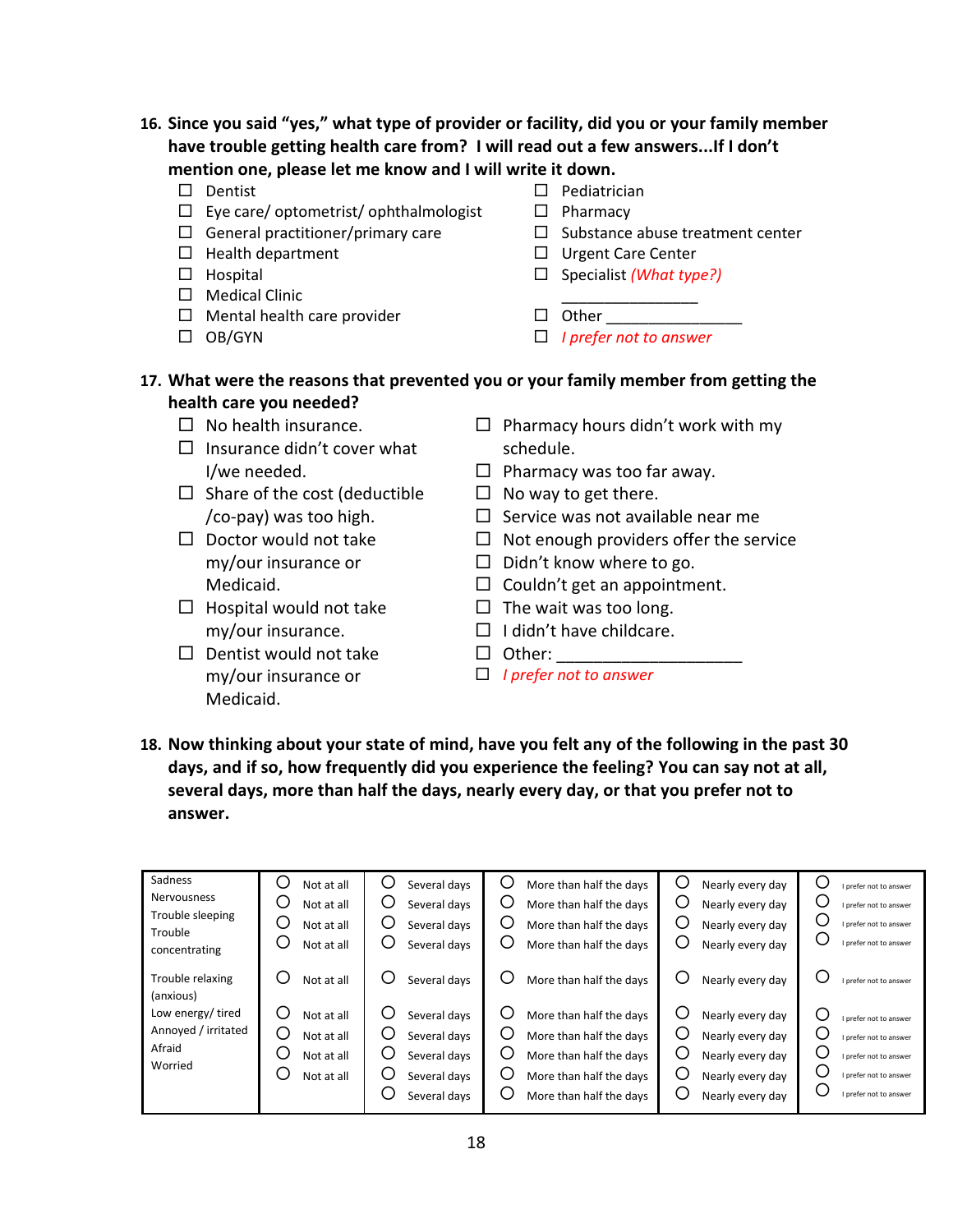#### **19. What type of health insurance do you currently have?**

- $\square$  Private or employer provided insurance
- Medicaid
- Medicare
- $\Box$  NC Health Choice
- $\Box$  TriCare (Military or veteran's insurance
- $\square$  Community Care Plan
- □ ACA Marketplace / Obamacare
- $\Box$  I do not have health insurance
- $\Box$  Other (specify):
- *I prefer not to answer*
- **20. Since the start of the COVID-19 pandemic, have you had trouble getting either of the following:**
	- $\Box$  Getting a COVID test  $\Box$  Getting COVID vaccine

□ Other COVID-related resources  $(specify):$ 

 $\Box$  No troubles

*I prefer not to answer*

#### Part 3: Demographics

*Alright! Thank you for your feedback. We have just a few more questions to ask. Remember everything you share with us will remain confidential and anonymous.* 

- **21. What is your age in years? \_\_\_\_\_\_** *(enter age)*
- *I prefer not to answer*
- **22. How do you describe your gender?\_\_\_\_\_\_\_\_\_\_\_\_\_\_\_\_\_**
- *I prefer not to answer*
- **23. Are you an essential worker who is not currently working from home?**
	- O Yes **O No** *O No**I prefer not to answer*
- 
- **24.** *Which category or categories best describes your racial/ethnic identity? Check all that apply.*
- $\Box$  American Indian or Native American
- $\Box$  Asian (Chinese, Japanese, Korean, Vietnamese, Asian Indian)
- $\Box$  Black or African American
- $\Box$  Hispanic, Latino or Spanish origin (Mexican, Mexican American, Puerto Rican, Cuban Salvadorian, Columbian)
- $\Box$  Native Hawaiian and other Pacific Islander
- □ White/Caucasian
- $\Box$  Middle Eastern
- $\Box$  Other race or ethnicity, please specify
- *I prefer not to answer*

\_\_\_\_\_\_\_\_\_\_\_\_\_\_\_\_\_\_\_

# **25. What is the highest grade or year of school you completed?** *(Read if necessary, choose*

#### *one)*

- Less than 9th grade
- 9-12th grade, no diploma
- O High school graduate (or GED/ equivalent)
- O Some college (no degree)
- Associate's Degree or Vocational **Training**
- O Bachelor's degree
- Graduate or professional degree
- *I prefer not to answer*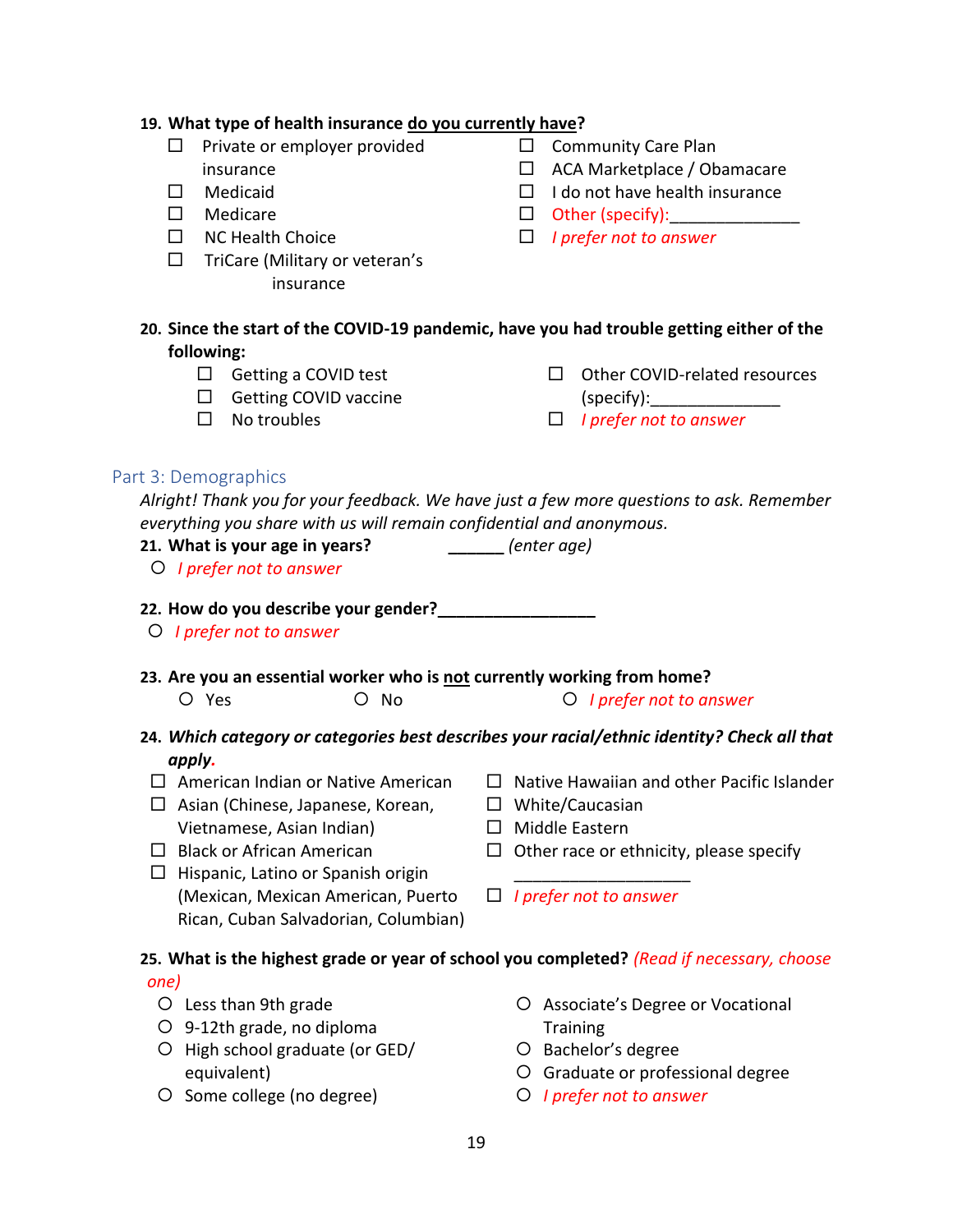| 26. Including yourself, how many people live in your home? ( <i>Enter #</i> )            |              |
|------------------------------------------------------------------------------------------|--------------|
| 27. How many dependents live your home?                                                  |              |
|                                                                                          | $(Enter \#)$ |
| 28. What are the ages of the dependents?                                                 |              |
| 29. If you would like to receive additional information about the survey results, please |              |
| provide an email address so we can contact you. Note that by giving your email           |              |
| address here, your confidentiality in your previous responses will still be maintained.  |              |

**Thank you so much for your time! We will share the summary results (not individual results) with The Anderson Community Group, who will be following up on some of the issues and concerns raised by the community. Thank you again for your time.**

*\_\_\_\_\_\_\_\_\_\_\_\_\_\_\_\_\_\_\_\_\_\_\_\_\_\_\_\_\_\_\_\_\_\_\_\_\_\_\_\_\_\_\_\_\_\_\_\_\_\_\_\_\_\_*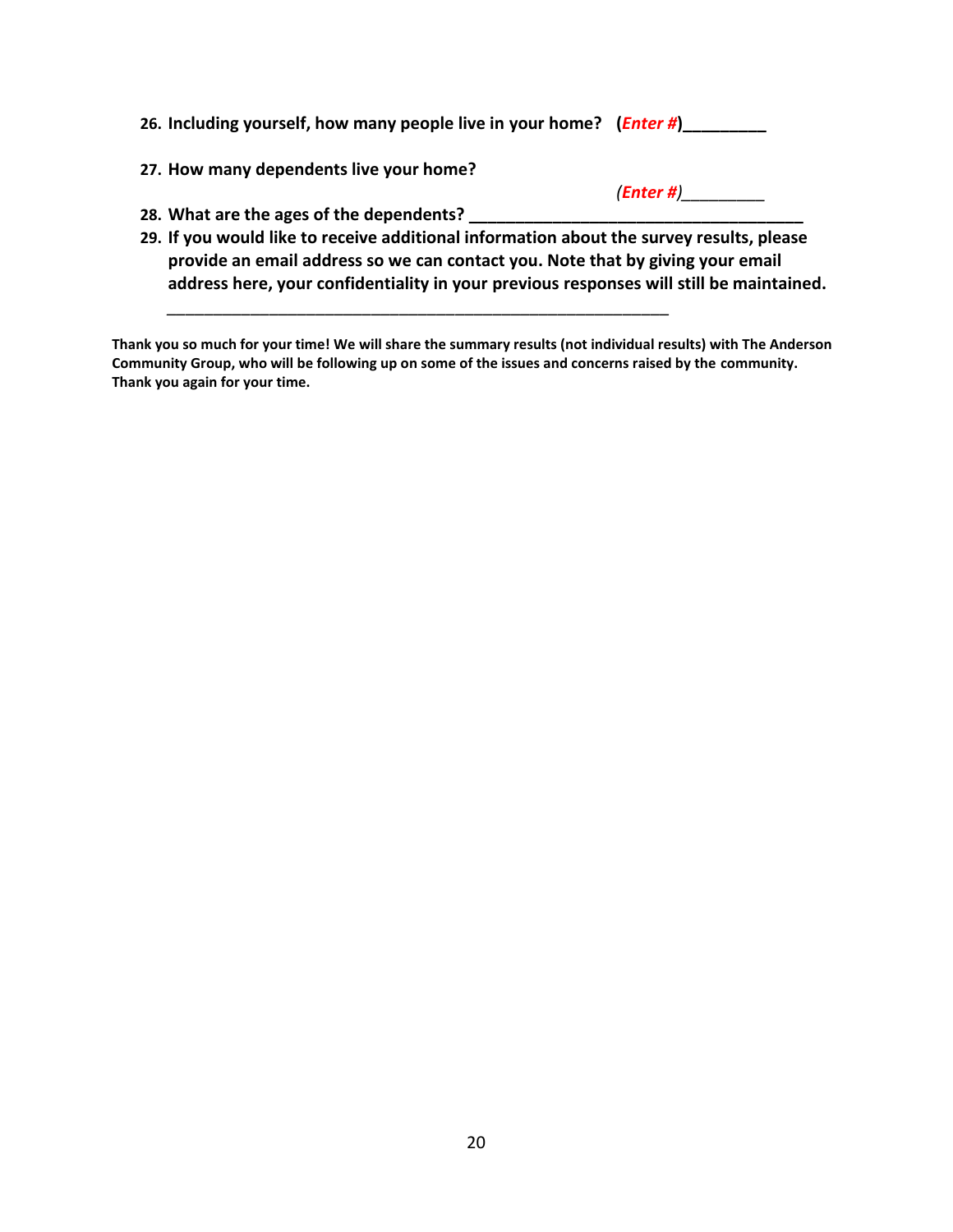# <span id="page-22-0"></span>Appendix 2. Anderson Community Environmental Quality and Health Survey-Abbreviated Version

#### Part 1: Personal Health Status and Access to Care

*This next set of questions is about your own personal health and your access to health care.* 

- **30. Considering both your mental and physical health, would you say that, in general, your health is …** 
	- O Excellent
- $O$  Fair
- Very good
- O Poor
- Good
- O Don't know/not sure
- **31. Now I have a list of health conditions that I would like to ask you about. I will first ask if you have been diagnosed with the condition and then ask how many of your dependents or minors in the household have also been diagnosed with the condition. If someone else in your household has already answered for these dependents, do not respond here.**

**So, in the past year, has a doctor, nurse, or other health professional diagnosed you with any of the following illnesses or conditions? You can tell me yes or no or that you would prefer not to answer.**

> **Diagnosis (You) How many of your**

> > **dependents/minor**

*I prefer not to answer*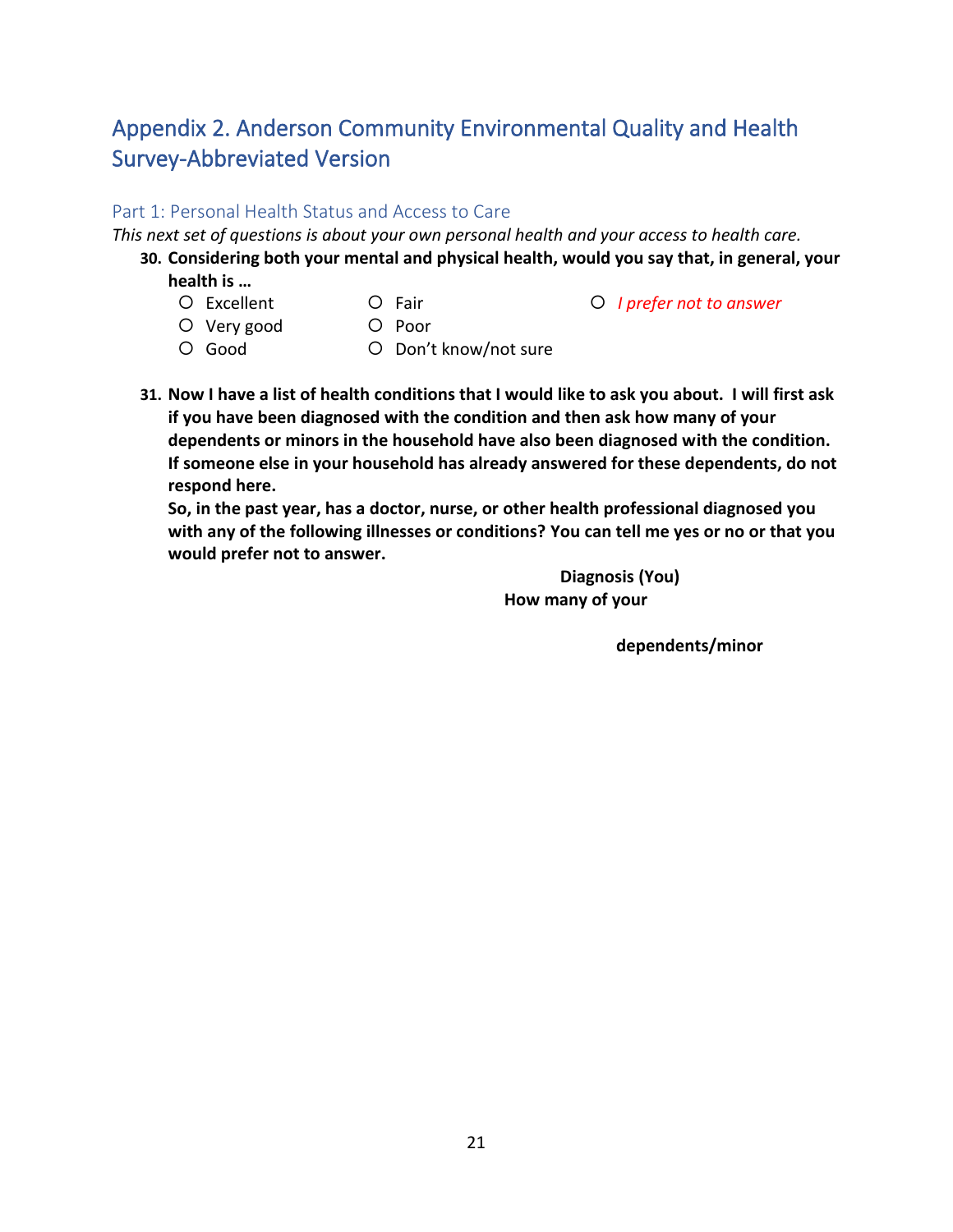| o. Asthma                                 | Yes<br>O | O<br>No | Ő<br>I prefer not to answer | Enter # (0, 1, 2 |
|-------------------------------------------|----------|---------|-----------------------------|------------------|
| p. High blood pressure                    | Yes      | O<br>No | O<br>I prefer not to answer | etc.)            |
| q. High cholesterol                       |          |         |                             |                  |
| r. Type 2 Diabetes (not during pregnancy  | Ω<br>Yes | О<br>No | O<br>I prefer not to answer |                  |
| or Type 1)                                | Yes<br>O | O<br>No | O<br>I prefer not to answer |                  |
| s. Overweight/Obesity                     | Yes<br>O | O<br>No | O<br>I prefer not to answer |                  |
| t. Lung disease including COPD            | Yes      | O<br>No | O<br>I prefer not to answer |                  |
| u. Dementia/Short-term memory loss        | Yes      | O<br>No | O<br>I prefer not to answer |                  |
| v. Liver disease (hepatitis)              | O<br>Yes | O<br>No | O<br>I prefer not to answer |                  |
| w. Cancer                                 |          |         |                             |                  |
| If yes, what kind of cancer have you been | O<br>Yes | O<br>No | Ő<br>I prefer not to answer |                  |
| diagnosed with:                           | O<br>Yes | O<br>No | O<br>I prefer not to answer |                  |
| x. COVID-19                               | O<br>Yes | O<br>No | O<br>I prefer not to answer |                  |
| y. Kidney disease                         |          |         |                             |                  |
| z. Heart disease                          |          |         |                             |                  |
| aa. Mental health diagnosis (depression,  |          |         |                             |                  |
| anxiety, etc.) Are you                    | O<br>Yes | Ο<br>No | O<br>I prefer not to answer |                  |
| immunocompromised?                        | Yes      | O<br>No | O<br>I prefer not to answer |                  |
| bb. Other health conditions or symptoms   | O<br>Yes | O<br>No | O<br>I prefer not to answer |                  |
| for which you don't have a formal         | O<br>Yes | O<br>No | O<br>I prefer not to answer |                  |
| diagnosis                                 |          |         |                             |                  |
|                                           |          |         |                             |                  |
|                                           |          |         |                             |                  |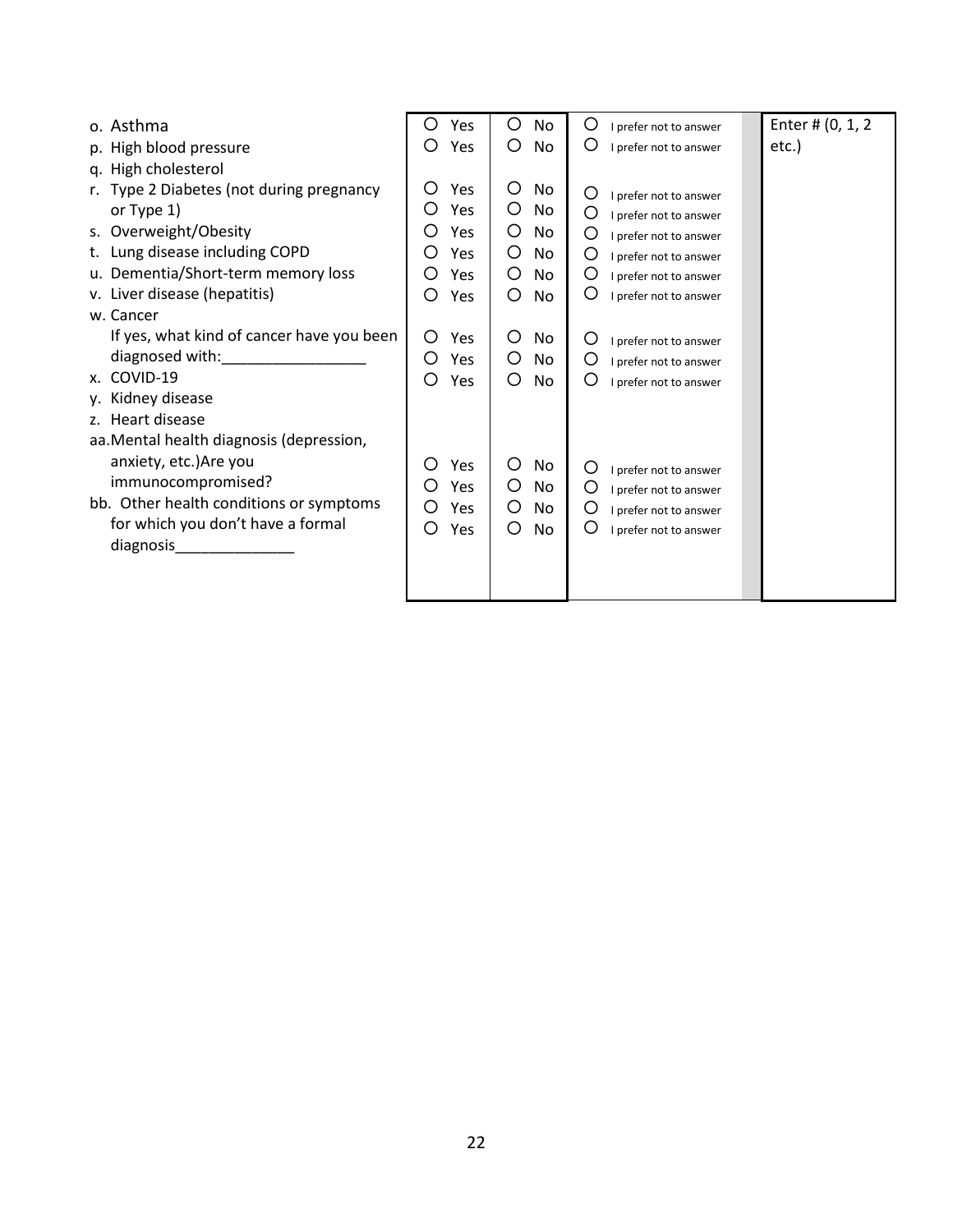**32. Next I have a list of disabilities I would like to ask you about. Please answer yes or no to the following statements. You may also choose to skip any of these questions if you would like.**

| g. | Are you deaf, or do you have serious difficulty hearing?                                                                                                | () | Yes | O                | <b>No</b> | Ω   | I prefer not<br>to answer |
|----|---------------------------------------------------------------------------------------------------------------------------------------------------------|----|-----|------------------|-----------|-----|---------------------------|
| h. | Are you blind, or do you have serious difficulty seeing, even<br>when wearing glasses?                                                                  | O  | Yes | ( )              | No.       | C   | I prefer not<br>to answer |
| i. | Because of a physical, mental, or emotional condition, do you<br>have serious difficulty concentrating, remembering, or                                 | O  | Yes | $\left( \right)$ | No        |     | prefer not<br>to answer   |
|    | making decisions?                                                                                                                                       | O  | Yes | ∩                | No        | ( ) | I prefer not<br>to answer |
| J. | Do you have serious difficulty walking or climbing stairs?                                                                                              | ∩  | Yes | ( )              | No.       |     | I prefer not<br>to answer |
| k. | Do you have difficulty dressing or bathing?                                                                                                             | O  | Yes | Ω                | No        | O   | I prefer not<br>to answer |
| I. | Because of a physical, mental, or emotional condition, do you<br>have difficulty doing errands alone such as visiting a doctor's<br>office or shopping? |    |     |                  |           |     |                           |
|    | an bet alle die bestehende eine die bestehende der der der stadt der Berling in der Belling eine Stadt der Sta                                          |    |     |                  |           |     |                           |

**33. Now thinking about your state of mind, have you felt any of the following in the past 30 days, and if so, how frequently did you experience the feeling? You can say not at all, several days, more than half the days, nearly every day, or that you prefer not to answer.**

| Sadness<br>Nervousness<br>Trouble sleeping<br>Trouble<br>concentrating<br>Trouble relaxing<br>(anxious) | O<br>Not at all<br>U<br>Not at all<br>ں<br>Not at all<br>Ő<br>Not at all               | Ő<br>Several days<br>O<br>Several days<br>O<br>Several days<br>Ő<br>Several days                                           | O<br>More than half the days<br>O<br>More than half the days<br>O<br>More than half the days<br>O<br>More than half the days                                                                 | O<br>Nearly every day<br>O<br>Nearly every day<br>O<br>Nearly every day<br>O<br>Nearly every day                                                   | О<br>I prefer not to answer<br>O<br>I prefer not to answer<br>O<br>I prefer not to answer<br>O<br>I prefer not to answer                                                               |
|---------------------------------------------------------------------------------------------------------|----------------------------------------------------------------------------------------|----------------------------------------------------------------------------------------------------------------------------|----------------------------------------------------------------------------------------------------------------------------------------------------------------------------------------------|----------------------------------------------------------------------------------------------------------------------------------------------------|----------------------------------------------------------------------------------------------------------------------------------------------------------------------------------------|
| Low energy/tired<br>Annoyed / irritated<br>Afraid<br>Worried                                            | Ő<br>Not at all<br>Ő<br>Not at all<br>Not at all<br>U<br>Not at all<br>U<br>Not at all | U<br>Several days<br>Ő<br>Several days<br>Ő<br>Several days<br>O<br>Several days<br>O<br>Several days<br>O<br>Several days | O<br>More than half the days<br>Ő<br>More than half the days<br>O<br>More than half the days<br>O<br>More than half the days<br>O<br>More than half the days<br>O<br>More than half the days | O<br>Nearly every day<br>O<br>Nearly every day<br>O<br>Nearly every day<br>O<br>Nearly every day<br>O<br>Nearly every day<br>O<br>Nearly every day | О<br>I prefer not to answer<br>Ω<br>I prefer not to answer<br>С<br>I prefer not to answer<br>U<br>I prefer not to answer<br>O<br>I prefer not to answer<br>O<br>I prefer not to answer |